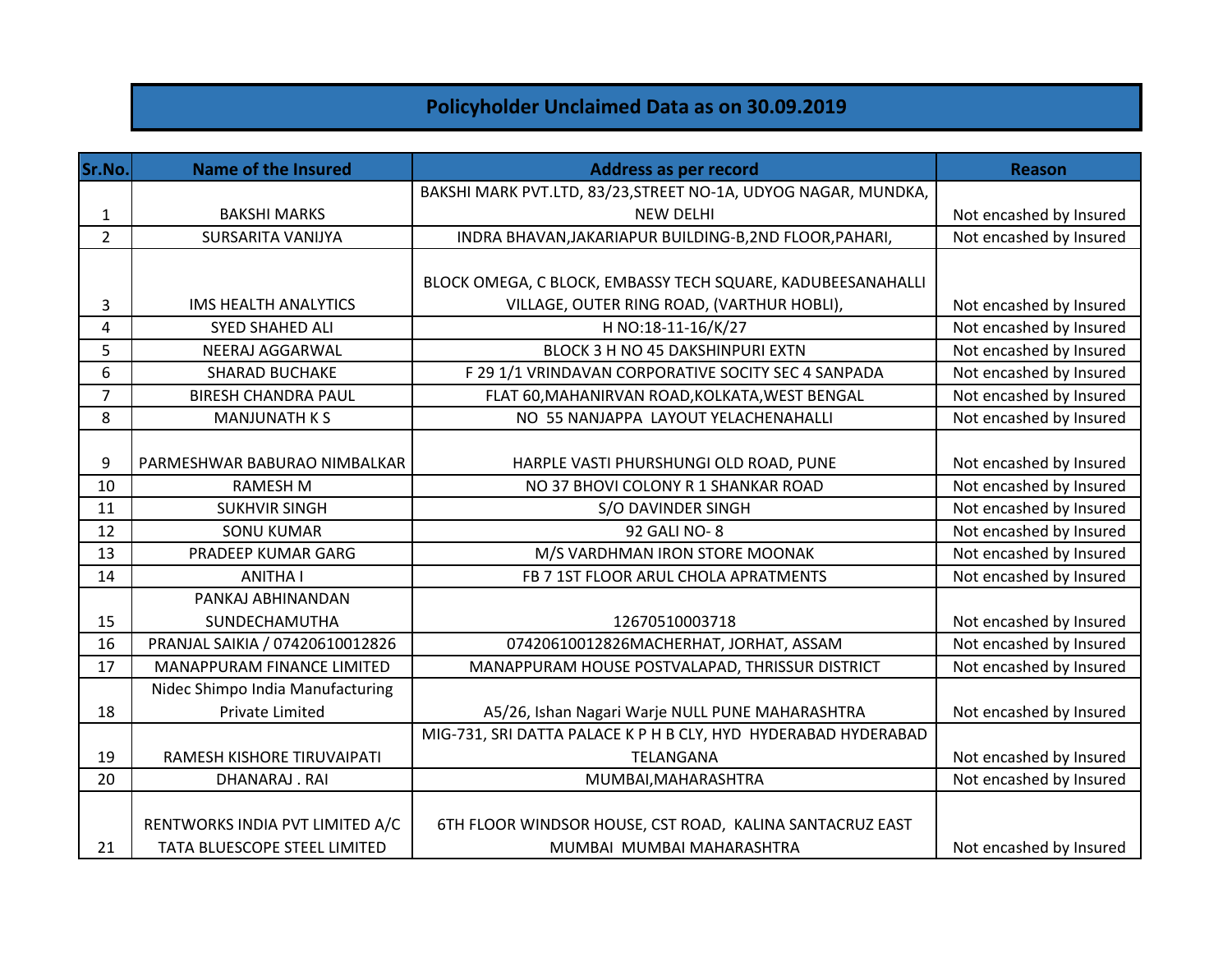|    |                                         | S/O BHIMAPPA, JAVALI BAZAR, A/P MAHALINGPUR, TQ - MUDHOL,                |                         |
|----|-----------------------------------------|--------------------------------------------------------------------------|-------------------------|
| 22 | BASAPPA BHIMAPPA TALIKOTI               | <b>BAGALKOT BAGALKOT KARNATAKA</b>                                       | Not encashed by Insured |
|    | CHINMAYA FINANCE CAPITAL PRIVATE        |                                                                          |                         |
| 23 | <b>LTD</b>                              | NO 38 C A A ROAD GNANAOLIVUPURAM                                         | Not encashed by Insured |
|    |                                         | VILLA NO:165, SPLENDID APARNA PALM, MEADOWS, NEAR DHOLA RE               |                         |
| 24 | ALOK AGARWAL                            | DHAN, KOMPALLY                                                           | Not encashed by Insured |
|    |                                         |                                                                          |                         |
|    |                                         | FLAT NO 302 BLDG NO 4 LOTUS REGENCY ESTATE DNYANESHWAR NAGAR             |                         |
| 25 | RUPALI SHARAD MOZAR                     | DOMBIVLI EAST THANE DOMBIVALI THANE MAHARASHTRA                          | Not encashed by Insured |
|    |                                         | A-3, ANAND NAGAR, KHARBAV RD., ANJURPHATA, RAHANAL, TAL-                 |                         |
| 26 | VAMAN LAKULA KAMBALE                    | <b>BHIWANDI DIST THANE</b>                                               | Not encashed by Insured |
|    | THE GANGANAGAR KENDRIYA                 |                                                                          |                         |
| 27 | SAHAKARI BANK LTD.                      | OPP. POST OFFICEKACHARI ROAD                                             | Not encashed by Insured |
|    |                                         | F-15/21 3RD FLOOR, SECTOR 15, NORTH WEST DELHI DELHI ROHINI              |                         |
| 28 | <b>DEVENDER KUMAR TIWARI</b>            | <b>SECTOR 15</b>                                                         | Not encashed by Insured |
|    |                                         | ERAVIMANGALAM MANA PO AMALA NAGAR PUZHAKKAL THRISSUR                     |                         |
| 29 | PADMANABHAN E S                         | <b>KERALA</b>                                                            | Not encashed by Insured |
|    |                                         | MOOTHERIL KARITHOTTA P O KIDANGANNOOR KIDANGANNUR                        |                         |
| 30 | MINU VARGHESE.                          | PATHANAMTHITTA KERALA                                                    | Not encashed by Insured |
|    |                                         | Tivoli Court, Flat No.4, 2nd Floor, TA-BallyGunga Circular Road, KOLKATA |                         |
| 31 | V. S. GULIA                             | <b>WEST BENGAL</b>                                                       | Not encashed by Insured |
|    |                                         |                                                                          |                         |
| 32 | <b>AMIT SHARMA</b>                      | H.NO-1033, SECTOR-37. FARIDABAD SECTOR 22 FARIDABAD HARYANA              | Not encashed by Insured |
| 33 | <b>ASHISH KUMAR RAI</b>                 | A-702, EXOTICA EASTERN COURT CROSSING REPUBLIC GHAZIABAD                 | Not encashed by Insured |
|    |                                         | A/P-KESHNAND, S. NO:- 178, RAHU ROAD, TAL:-HAVELI. RAHU PUNE             |                         |
| 34 | PRITAM MALHARI GHOLAP                   | MAHARASHTRA                                                              | Not encashed by Insured |
| 35 | <b>MANJULA V</b>                        | #92 SUBBARAYANA PALYA POST MYSORE ROAD                                   | Not encashed by Insured |
| 36 | SETTU .R                                | NO 393 KAKKANJI NAGAR ICF (MAHA)                                         | Not encashed by Insured |
| 37 | <b>SUJITH R.</b>                        | R K NIVAS ARUNOOTTIMANGALAM MANGAD P O                                   | Not encashed by Insured |
| 38 | <b>MAHEEN S</b>                         | 673 PERIYA PALLI ROAD                                                    | Not encashed by Insured |
| 39 | <b>RAGULNATH R</b>                      | 19/25 AKT ROAD                                                           | Not encashed by Insured |
|    |                                         | PROP PANKUST GUPTA OPP BSF CAMP PALOURA AKHNOOR ROAD                     |                         |
| 40 | <b>GREEN CHILLY BAR &amp; RESTURANT</b> | JAMMU JAMMU JAMMU JAMMU & KASHMIR                                        | Not encashed by Insured |
| 41 | Muthoottu Mini Financiers Ltd.          | Muthoottu Mini Tech Towers kaloor ERNAKULAM KERALA                       | Not encashed by Insured |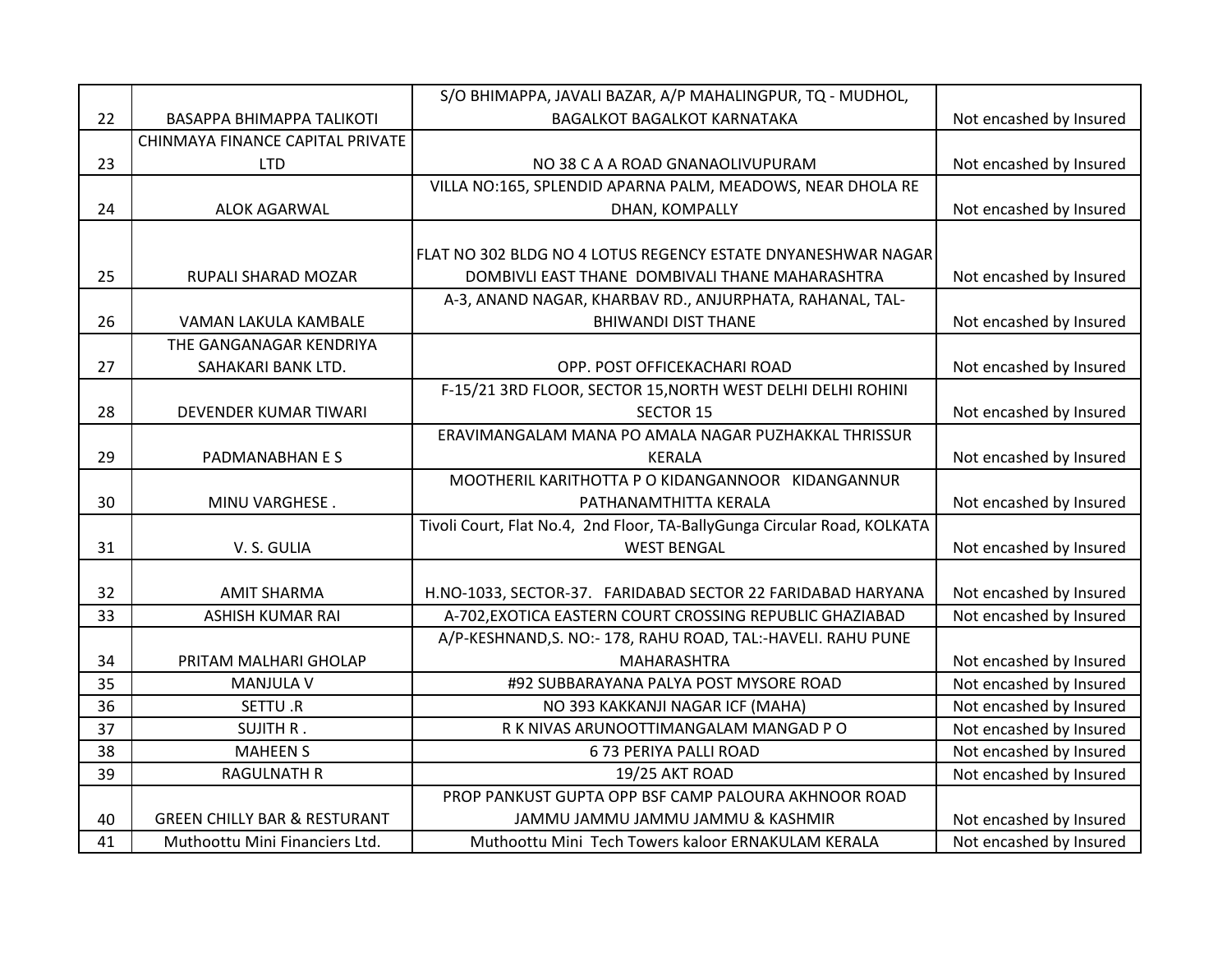| 42 | <b>DEEPALI SAGAR PATIL</b>      | BUS STOP JAVAL BELAVALE KHURD , BELAWALE KHURD KOLHAPUR        | Not encashed by Insured |
|----|---------------------------------|----------------------------------------------------------------|-------------------------|
|    |                                 | H NO - KARKAR MODAL, SAHIBABAD GHAZIABAD GHAZIABAD UTTAR       |                         |
| 43 | ANAND.                          | PRADESH                                                        | Not encashed by Insured |
|    |                                 | #56 1ST FLOOR 31ST A CROSS JAYANAGAR  JAYANAGAR BANGALORE      |                         |
| 44 | TAUSIF                          | KARNATAKA                                                      | Not encashed by Insured |
|    |                                 |                                                                |                         |
| 45 | TARA.                           | S/O SH BAKSHI RAMVILL NAKHRER MUNSHIYAN POKUTHERA TEH & DISTT  | Not encashed by Insured |
| 46 | <b>MANISH KUMAR JOSHI</b>       | S/O RAMESH CHANDRA JOSHI R/O BAMANHEDA PO- KOTHARIYA           | Not encashed by Insured |
| 47 | MIRGENDRA KUMAR                 | S/O SHIV KUMAR AT+PO-MALDAH, PS+DIST-SHEIKHPURA                | Not encashed by Insured |
| 48 | <b>TARA CHAND GAMETI</b>        | S/O MEGHA JI GAMETI R/O BHANA                                  | Not encashed by Insured |
|    | LEIGHTON INDIA CONTRACTORS PVT  | 7TH FLOOR, TOWER 3, EQUINOX BUSINESS PARK, LBS MARG, OFF BKC,  |                         |
| 49 | <b>LTD</b>                      | OFF BKC, MUMBAI MAHARASHTRA                                    | Not encashed by Insured |
|    |                                 | 39/1781, BINU MANZIL, FFRA-120, JAWAN                          |                         |
| 50 | MUHAMMED AAMIL.B                | JUNCTION, MUNDAKKAL, KOLLAM 1, KOLLAM, 691001.                 | Not encashed by Insured |
| 51 | <b>VIJAY KUMAR</b>              | D-88 AMAR COLONY NANGLOI NILOTHI WEST DELHI                    | Not encashed by Insured |
| 52 | AMIT BALASO MAGDUM              | AMBI GALLI SISDHANERLI                                         | Not encashed by Insured |
|    |                                 |                                                                |                         |
| 53 | RAM KALADI.                     | 157 ADARSH NAGAR KHODA GHAZIABAD GHAZIABAD UTTAR PRADESH       | Not encashed by Insured |
| 54 | <b>GOPINATHAN S</b>             | CHENNAI TAMIL NADU                                             | Not encashed by Insured |
| 55 | KAMINENI                        | LB NAGAR MANSOORABAD                                           | Not encashed by Insured |
| 56 | PRANAV VISHAR                   | AT-KRISHNA NAGAR CHANDWAM MORE                                 | Not encashed by Insured |
|    |                                 |                                                                |                         |
|    | RENT ALPHA PRIVATE LIMITED A/C  | UNIT NO. 501, 5TH FLOOR, WING D, LOTUS CORPORATE PARK, WESTERN |                         |
| 57 | CAPSAVE FINANCE PRIVATE LIMITED | EXPRESS HIGHWAY, GOREGAON (EAST),                              | Not encashed by Insured |
| 58 | <b>GREEN PLUS CONSTRUCTION</b>  | P.S. ANANT, 68 - YOJANA SHANTI NAGAR, AJMER ROAD               | Not encashed by Insured |
|    |                                 |                                                                |                         |
| 59 | SANDRA LISA SHIBU               | MOOLAYIL HOUSE, ANGADICAL, PUTHENCAVU P O, ALAPPUZHA, 689123.  | Not encashed by Insured |
| 60 | Dalvi Dhanraj Tulashiram        | PUNE MAHARASHTRA                                               | Not encashed by Insured |
|    |                                 |                                                                |                         |
| 61 | MUHAMMED SHIYAVUDDIN VADAVIL    | MUMBAI MAHARASHTRA                                             | Not encashed by Insured |
|    |                                 | 104 SALE BLDG NO 2 E WING SUGRA PARK SURVEY NO 273 OPP HUMERA  |                         |
| 62 | MUBARAK BEGUM QURESHI           | PARK GATE NO 3 PATHANWADI MALAD EAST                           | Not encashed by Insured |
| 63 | ULAPALA SRINIVASA REDDY         | #PLNO-99, CHRISTIAN COLONY, ROAD NO-01, HASTINAPURAM           | Not encashed by Insured |
| 64 | SAI RAM MUPPANENI               | H.NO:7-1-275 FLAT NO:311 EDEN APTS BALKAMPET RR HYD            | Not encashed by Insured |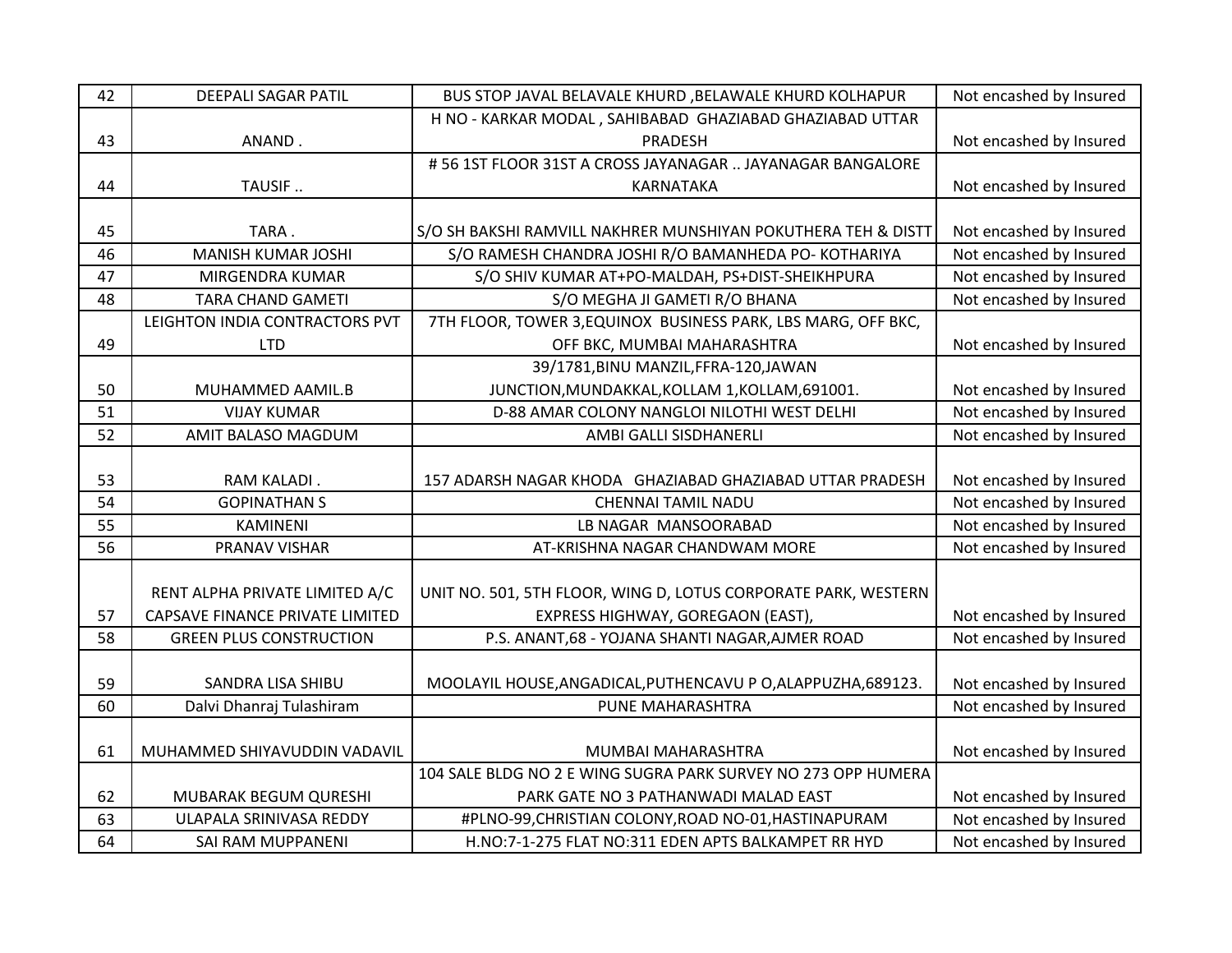| 65 | MOHAMMED FAVAS C.                   | CHEMBAN HOUSE KANNAMANGALAM POST VENGARA TIRURANGADI        | Not encashed by Insured |
|----|-------------------------------------|-------------------------------------------------------------|-------------------------|
|    |                                     | 102 PARGATI HAUSE MANAPPURAM BRANCH NEHRU PLACE, New Delhi  |                         |
| 66 | POONAM TIWARI                       | <b>SOUTH DELHI</b>                                          | Not encashed by Insured |
| 67 | JOHAN BINU VARGHESE                 | KOLLAMVELIL, PULIYOOR, PULIYOOR, ALAPPUZHA, 689510. KERALA  | Not encashed by Insured |
|    |                                     | S/O.BASKAR, 282/13A PAMBALAMMAN KOVIL                       |                         |
|    |                                     | THERU, CHETTIARPATTI, AYAN                                  |                         |
| 68 | <b>B GUGANESH</b>                   | KOLLANKONDAN, RAJAPALAYAM, VIRUDHUNAGAR                     | Not encashed by Insured |
|    |                                     | RURAL FOCAL POINT, VILLAGE BHINDRAN, PATIALA ROAD, SANGRUR  |                         |
| 69 | <b>AVANI TEXTILES LIMITED</b>       | <b>DISTRICT, SANGRUR</b>                                    | Not encashed by Insured |
| 70 | <b>COSMO FILMS LTD.</b>             | 1008, DLF TOWER-A, JASOLA DISTRICT CENTRE, NEW DELHI        | Not encashed by Insured |
| 71 | M/S.M.S.ENTERPRISES.                | 30070510005392                                              | Not encashed by Insured |
| 72 | KALPIT MAHENDRABHAI KANSARA         | 354 TAPOVAN SOC OPP BINITA                                  | Not encashed by Insured |
| 73 | PRADEEP V KASHIKAR                  | A/301, SHANKESHWAR COMPLEX,                                 | Not encashed by Insured |
| 74 | <b>COMPANY LIMITED</b><br>$M/S$ K N | PLANT 11, PIROJSHA NAGAR VIKHROLI                           | Not encashed by Insured |
| 75 | ENTERPRISES(25920510006269)         | 25920510006269                                              | Not encashed by Insured |
| 76 | <b>S KANTH</b>                      | 29-131, OLD NEREDMET,                                       | Not encashed by Insured |
| 77 | ABHIRAMI.S                          | DINESH NIVAS, MUNDAKKAL, KOLLAM 1, KOLLAM, 691001., KERALA  | Not encashed by Insured |
|    |                                     | 301 SOLITAIRE PLAZA MG ROAD NEAR DRONACHARAYA METRO STATION |                         |
| 78 | PROJECT ORBIS INTERNATIONAL INC     | GURUGRAM                                                    | Not encashed by Insured |
|    |                                     | VILL- KHANGKHALABARI, P.O/P.S- UDALGURI, DIST-              |                         |
| 79 | ROSITA DAIMARI                      | UDALGURI, BTAD, ASSAM                                       | Not encashed by Insured |
| 80 | <b>NAYAN N SHAH</b>                 | 2 VILLAGE NHAYA THANE SURVEY NO 14                          | Not encashed by Insured |
|    |                                     | S.N.A/1, OLD SRVEY N.12B\$354&NEW SRVEY N.122\$120, HISSA   |                         |
| 81 | RAMLAL VISHESAR SETH                | N.B, RAJAWALI, DUBEY CHAWL, BHOIDAPADA, VASAI(E)            | Not encashed by Insured |
| 82 | <b>IMRAN SHAUKATALI SHAIKH</b>      | 28/B/23 RAJDEEP BRINDAVAN SOCIETY MAJIWADA THANE            | Not encashed by Insured |
|    |                                     | S/O MADAN LAL                                               | Not encashed by Insured |
| 83 | JAGDISH PRASAD SHARMA               |                                                             |                         |
|    |                                     |                                                             |                         |
| 84 | <b>MUNIRAJA M</b>                   | # VADDARAHALLI DASANAPURA HOBILE KADABAGERE BANGALORE       |                         |
|    |                                     | 4/221, VALIPLACKAL HOUSE, KAIPPALLY PO, POONJAR SOUTH,      | Not encashed by Insured |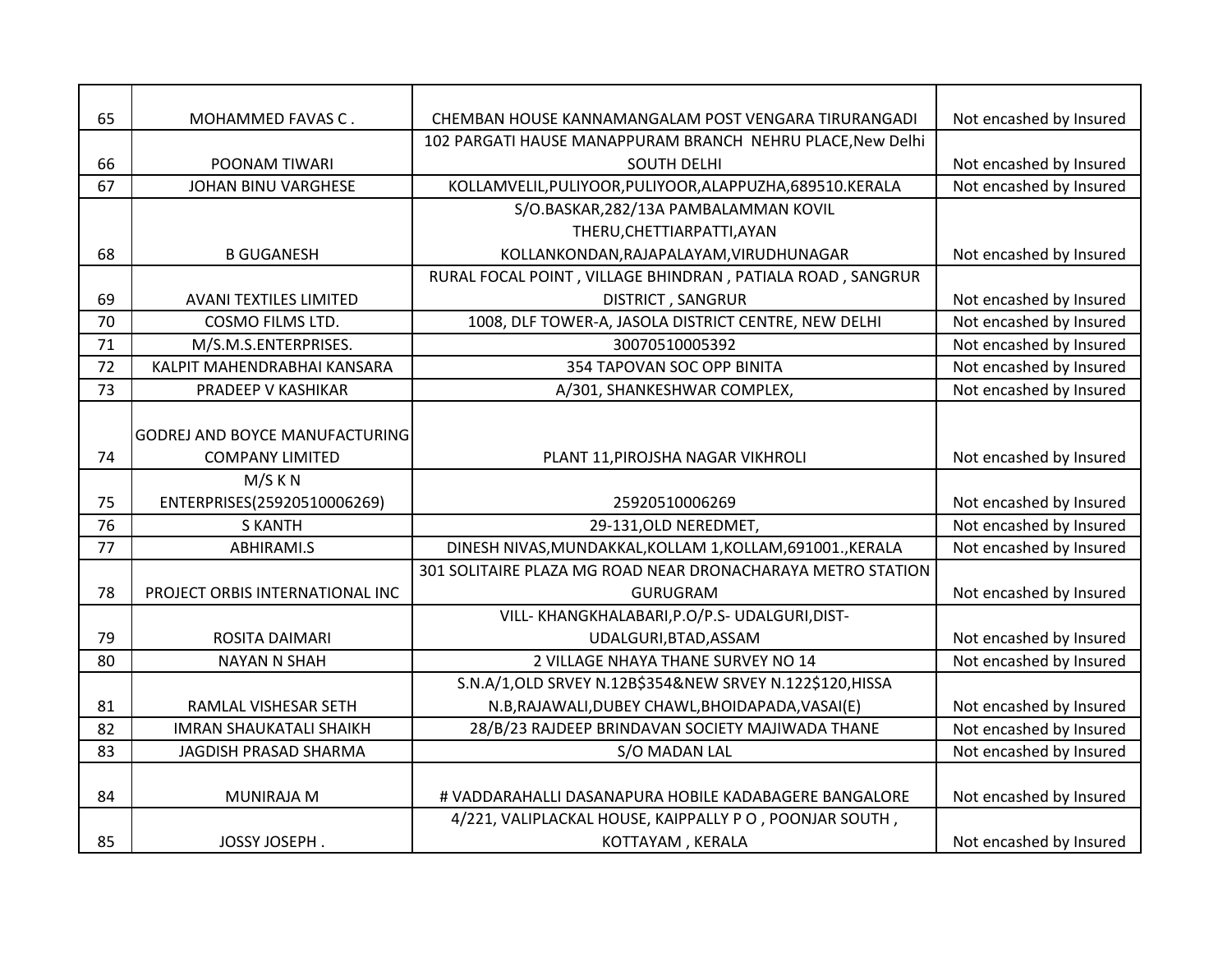|     |                           | # 20/1, MISSION ROAD, OPP CANARA BANK, SUBBAIAH CIRCLE,   |                         |
|-----|---------------------------|-----------------------------------------------------------|-------------------------|
| 86  | <b>MANASH DALUI</b>       | MANAPPURAM FINANCE LTD, BANGALORE KARNATAKA               | Not encashed by Insured |
| 87  | <b>KARTHIKEYAN S</b>      | S/O SELVARAJ, 110/4 SARALOOR, BEACH ROAD, NAGERCOIL       | Not encashed by Insured |
| 88  | <b>AMIT MAHATO</b>        | MUMBAI, MAHARASHTRA                                       | Not encashed by Insured |
|     |                           | H NO WZ-318, 80, YARDTILAK NAGARDELHITILAK NAGAR (WEST    |                         |
| 89  | <b>JOGINDER KUMAR</b>     | DELHI)110018                                              | Not encashed by Insured |
|     |                           | 1001-B WING, SECTOR-12, NEEL SIDHI, NR SHIVSENA           |                         |
| 90  | JAYPRAKASH BOHARA         | BHAVAN, MAHARASHTRAVASHI (THANE) 400703                   | Not encashed by Insured |
|     |                           | #1554, CHAMUNDESHWARI NAGARBEGUR                          |                         |
| 91  | MADHUSUDHAN               | POSTKARNATAKABEGUR560068                                  | Not encashed by Insured |
| 92  | Naim Khan                 | VILLAGE SHADUR BAMHETA, GHAZIABAD 201002                  | Not encashed by Insured |
|     |                           | VILLAGE SHADUR BAMHETA, GHAZIABADUTTAR PRADESHSHAHPUR     |                         |
| 93  | Mohit Singh Yadav         | BAMHETA201002                                             | Not encashed by Insured |
| 94  | <b>Bishma Nand</b>        | 77/221, SHIPRA PATH, MANSAROVAR JAIPUR 302018             | Not encashed by Insured |
|     |                           | 77/221, SHIPRA PATH,                                      |                         |
| 95  | Dayal Singh               | MANSAROVARJAIPURRAJASTHANDURGAPURA302018                  | Not encashed by Insured |
| 96  | Chandrakant Mochi         | P. NO. 28 ROAD NO. 5 500033                               | Not encashed by Insured |
| 97  | PILLI SANJAY ANAND        | P. NO. 28ROAD NO. 5TELANGANAHYDERABAD500033               | Not encashed by Insured |
|     |                           |                                                           |                         |
| 98  | Annappa Yeligonder        | # E W S NAVANAGARHUBLIKARNATAKAHUBLI NAVANAGAR580025      | Not encashed by Insured |
|     |                           | PLOT NO-86, SEC 12 A, DWARKA, NEAR PUNJAB NATIONAL BANK,  |                         |
| 99  | Nita Bhasin               | DELHIDELHIDWARKA SEC-6110075                              | Not encashed by Insured |
|     |                           |                                                           |                         |
| 100 | Liyalcat Hussain          | BALAJI PACKAGINGS 7-3-130/6/A KATEDAN GAGAN PAHAD, 500077 | Not encashed by Insured |
|     |                           | 34 OPPSITE SURYA HOTEL NEW FRIENDS COLONY ZAAKIR BAGH NEW |                         |
| 101 | ANIL KUMAR AGARWAL        | DELHI 110068                                              | Not encashed by Insured |
| 102 | LAL CHAND SHARMA          | H NO 187 WARD NO 14, 122001                               | Not encashed by Insured |
| 103 | JASPAL                    | H NO 187WARD NO 14, HARYANAGURGAON KTY.122001             | Not encashed by Insured |
|     |                           | NO 29, LAKSHMI COLONY, NORTH CRECENT ROAD, TAMIL          |                         |
| 104 | RAGURAM S.                | NADUTHYGARAYANAGAR600017                                  | Not encashed by Insured |
|     |                           | W/O SH PRADEEP HEDA114-B-5, RAIL NAGAR BEHIND NIRMAN      |                         |
| 105 | <b>SHOBHA HEDA</b>        | NAAGRRAJASTHANJAIPUR G.P.O.302001                         | Not encashed by Insured |
| 106 | <b>VINAY KUMAR SHARMA</b> | A-45 EAST NIZAMUDDINDELHIHAZRAT NIZAMUDDIN110013          | Not encashed by Insured |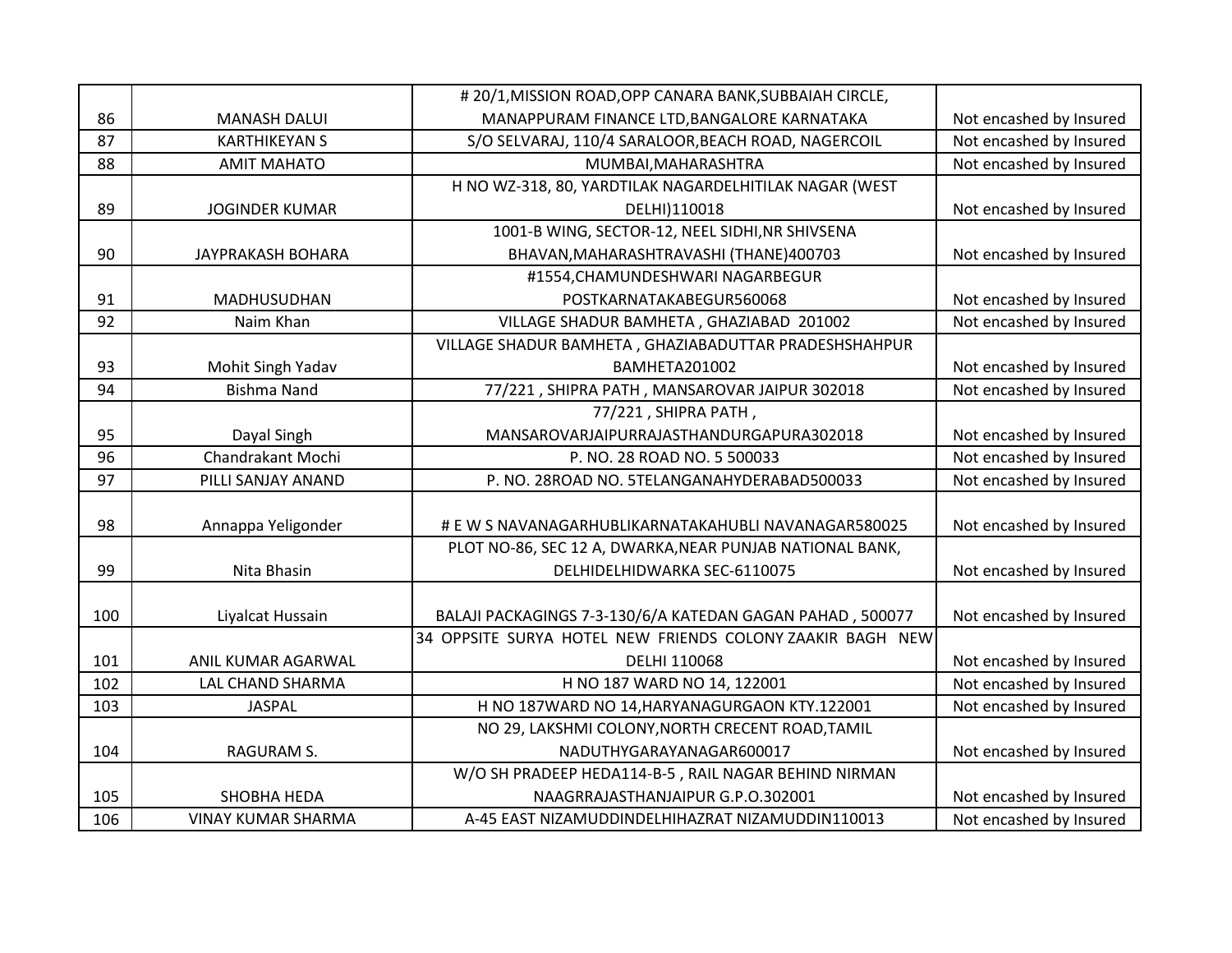|     |                               | S/O SUKHJINDER SINGHSTREET NO-10, SURAJNAGRI, ABOHAR         |                         |
|-----|-------------------------------|--------------------------------------------------------------|-------------------------|
| 107 | <b>RAJDEEP SINGH</b>          | FEROJPURPUNJABGULAB GARH151001                               | Not encashed by Insured |
|     |                               | 431, BLOCK-E, SFS FLATS, ROHINI, SECTOR-18, NEW              |                         |
| 108 | MADHURENDRA MISHRA            | DELHIDELHIROHINI110085                                       | Not encashed by Insured |
| 109 | <b>JASVINDER KAUR</b>         | C-190 BLOCK-C NEW MOTI NAGARNEW DELHIDELHIESI110015          | Not encashed by Insured |
| 110 | <b>PARMINDER KAUR</b>         | 1250/1, GALI NO-13, GOVINDPURIKALKAJIDELHILAL KUAN110019     | Not encashed by Insured |
|     |                               | 154 WARD NO-8NEAR KAZI MASJID TOWN DASNAUTTAR                |                         |
| 111 | <b>MOHD RIZWAN</b>            | PRADESHGHAZIABAD201001                                       | Not encashed by Insured |
| 112 | POOJA SINGH                   | S-2/2, DLF PHASE-3RDGURGAONHARYANADLF QE122002               | Not encashed by Insured |
|     |                               | SWARPNAPURTI-2,10/105 SEC-                                   |                         |
| 113 | SONIA MANJIT SINGH            | 26, MAHARASHTRAYAMUNANAGAR411044                             | Not encashed by Insured |
| 114 | <b>KANTA DEVI</b>             | 113, SINDHI SANGANERJAIPURRAJASTHANJAIPUR G.P.O.302001       | Not encashed by Insured |
| 115 | <b>TARKESHWAR MISHRA</b>      | HANSALAYA 11TH AND 12TH FLOOR, New Delhi, 110001             | Not encashed by Insured |
| 116 | <b>BARAT P PATEL</b>          | 152, PATEL VAS, MODASA-4, GUJARATAHMEDABAD G.P.O.380001      | Not encashed by Insured |
|     |                               | URAT AGRAHARA (V)SNTHEKALLAHALLI                             |                         |
| 117 | <b>VINOD KUMAR A</b>          | (P)KARNATAKASHANUBHOGANAHALLI563101                          | Not encashed by Insured |
|     |                               |                                                              |                         |
| 118 | PARAG L. KADAM                | 1ST FLOOR, PLOT NO-499, SAHID NAGAR, BHUBANESWAR 751007      | Not encashed by Insured |
|     |                               | 1ST FLOOR, PLOT NO-499, SAHID NAGAR, BHUBANESWARORISSASAHEED |                         |
| 119 | SUSANTA KUMAR MISHRA          | NAGAR751007                                                  | Not encashed by Insured |
|     |                               | NO 8/1, APPASWAMY THOTTAM1ST STREETTAMIL                     |                         |
| 120 | <b>RAJA V S</b>               | NADUWASHERMANPET600021                                       | Not encashed by Insured |
|     |                               | 09, KRISHNA VIHAR COLONY, KUNDAN                             |                         |
| 121 | <b>GAJENDRA SINGH RATHORE</b> | NAGARJAIPURRAJASTHANMANSAROVAR302020                         | Not encashed by Insured |
|     |                               | S-9, ELDECO GREEN MEADOWS, SECTOR-P-1GREATER NOIDAUTTAR      |                         |
| 122 | <b>VINOD SINGH</b>            | PRADESHI.A. SURAJPUR201306                                   | Not encashed by Insured |
|     |                               |                                                              |                         |
| 123 | PANKAJ TOMAR                  | C1/24 1ST FLOOR ARDEE CITY SECTOR 52HARYANAGURGAON122001     | Not encashed by Insured |
| 124 | PRASHANT KUMAR MOHAPATRA      | AT-KATARAJHARYSARANKULORISSASARANKUL752080                   | Not encashed by Insured |
|     |                               | B-1/201, SHRUTI PARK, KOLSHET RD, DHOKALI,                   |                         |
| 125 | SAYYED ANWARUDDIN             | THANEMAHARASHTRASANDOZBAUGH400607                            | Not encashed by Insured |
|     |                               | W/O JAHUR BABA, R/O 444, RATI DANG, WARD NO-55, NOSAR, RATI  |                         |
| 126 | <b>CHISTIA BIBI</b>           | DANG, AJMERRAJASTHANAJMER305001                              | Not encashed by Insured |
|     |                               |                                                              |                         |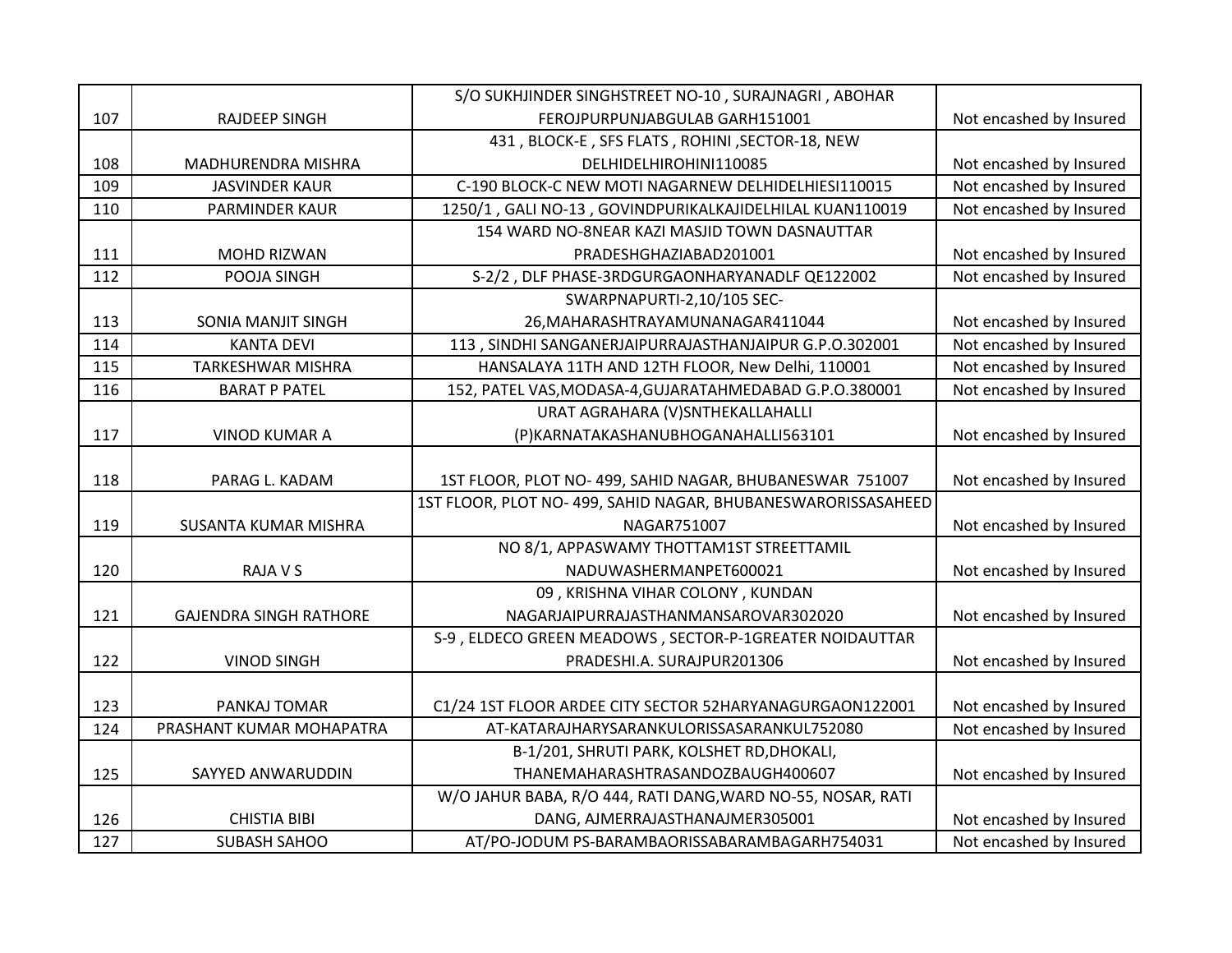|     |                                | B-270 KHODIYAR NAGAR, NAVI PARDI MAZDA                                   |                         |
|-----|--------------------------------|--------------------------------------------------------------------------|-------------------------|
| 128 | DEVABHAI RAHABHAI BHARWAD      | GALI, GUJARATKAMREJ394180                                                | Not encashed by Insured |
| 129 | <b>KABITA BEHERA</b>           | AT-BISHNUPURP.O-BISHNUPURORISSABISHNUPUR752106                           | Not encashed by Insured |
|     |                                | 003 MORESHWAR CHS LTDMIRA BHAYANDAR SUNDAR SAROVAR                       |                         |
| 130 | Nayana Kiran Motiwala          | BLDGMAHARASHTRAMIRA ROAD401107                                           | Not encashed by Insured |
| 131 | PRAHLAD SINGH                  | VPO MUNDHELA KALANDELHIMUNDELA KALAN110073                               | Not encashed by Insured |
|     |                                | H NO 11/3/267/63/A1MADHURA                                               |                         |
| 132 | <b>SURESH REDDY K</b>          | NAGARTELANGANASITAPHALMANDI500061                                        | Not encashed by Insured |
|     |                                |                                                                          |                         |
| 133 | <b>Banpreet Kaur</b>           | BE-136, 1ST FLOORBEHIND TAGORE SCHOOLDELHIHARI NAGAR110064               | Not encashed by Insured |
| 134 | <b>NAVEEN RAGHAV</b>           | SE-250/6, SHASTRI NAGARUTTAR PRADESHGHAZIABAD201001                      | Not encashed by Insured |
|     |                                | P-405, ANAND LOK APPTS.MAYUR VIHAR PHASE-1DELHIMAYUR VIHAR PH-           |                         |
| 135 | Ramesh Verma                   | 1110091                                                                  | Not encashed by Insured |
|     |                                | #345/A 10TH A MAIN ROAD1ST BLOCK 3RD                                     |                         |
| 136 | Gopi N                         | STAGEKARNATAKARAJAJINAGAR560010                                          | Not encashed by Insured |
|     |                                |                                                                          |                         |
| 137 | MUKHTAR ALI.                   | RC-789, ADARSH NAGAR KHODAUTTAR PRADESHGHAZIABAD201001                   | Not encashed by Insured |
|     |                                |                                                                          |                         |
| 138 | <b>ROHIT KUMAR</b>             | City: North delhi, Pincode: 110006, Pincode locality: Delhi Sardar Bazar | Not encashed by Insured |
| 139 | Variyanbhai Joshi              | SHIVAM PARK SOC., ST NO.3, RAIYA, GUJARATRAJKOT CITY360001               | Not encashed by Insured |
|     |                                |                                                                          |                         |
| 140 | Jayeshbhai Mansukhbhai Chikani | SURYA KIRTI NAGAR, 2 OM MA PRABHU, GUJARATRAJKOT CITY360001              | Not encashed by Insured |
| 141 | PRADIP PANDHARINATH BHADALE    | A/P PARGAONTAL DAUNDMAHARASHTRAPARGAON412203                             | Not encashed by Insured |
|     |                                |                                                                          |                         |
| 142 | <b>BALU MANIK PATIL</b>        | 227-ASTIK NAGAR SOCIETY, PARVAT PATIYA, GUJARATPARVAT395010              | Not encashed by Insured |
|     |                                | 61-62 CHANAKYAPURI SOC ISHWERLAL GULABBHAIDESAI ROAD GHOD                |                         |
| 143 | JIGNESH HEMANTBHAI DHRU        | DOD ROADGUJARATSURAT395003                                               | Not encashed by Insured |
| 144 | Mr. SANTOSH KUMAR BHASKAR      | 203, A WING, SUPREME BUSINESS PARK, HIRANANDANI GARDENS,                 | Not encashed by Insured |
|     |                                |                                                                          |                         |
| 145 | LAVANYA MADALA                 | H NO.QUTHBULLAPURTELANGANABALANAGAR TOWNSHIP500037                       | Not encashed by Insured |
| 146 | Gangadhara P                   | POONAMALLEE, TIRUVALLUR, TAMIL NADU, 600072                              | Not encashed by Insured |
|     |                                | R/O - 1/173, VAN VIHAR COLONY, DELHI BYE PASS, RAJASTHANJAIPUR           |                         |
| 147 | AMZAD AHMED                    | G.P.O.302001                                                             | Not encashed by Insured |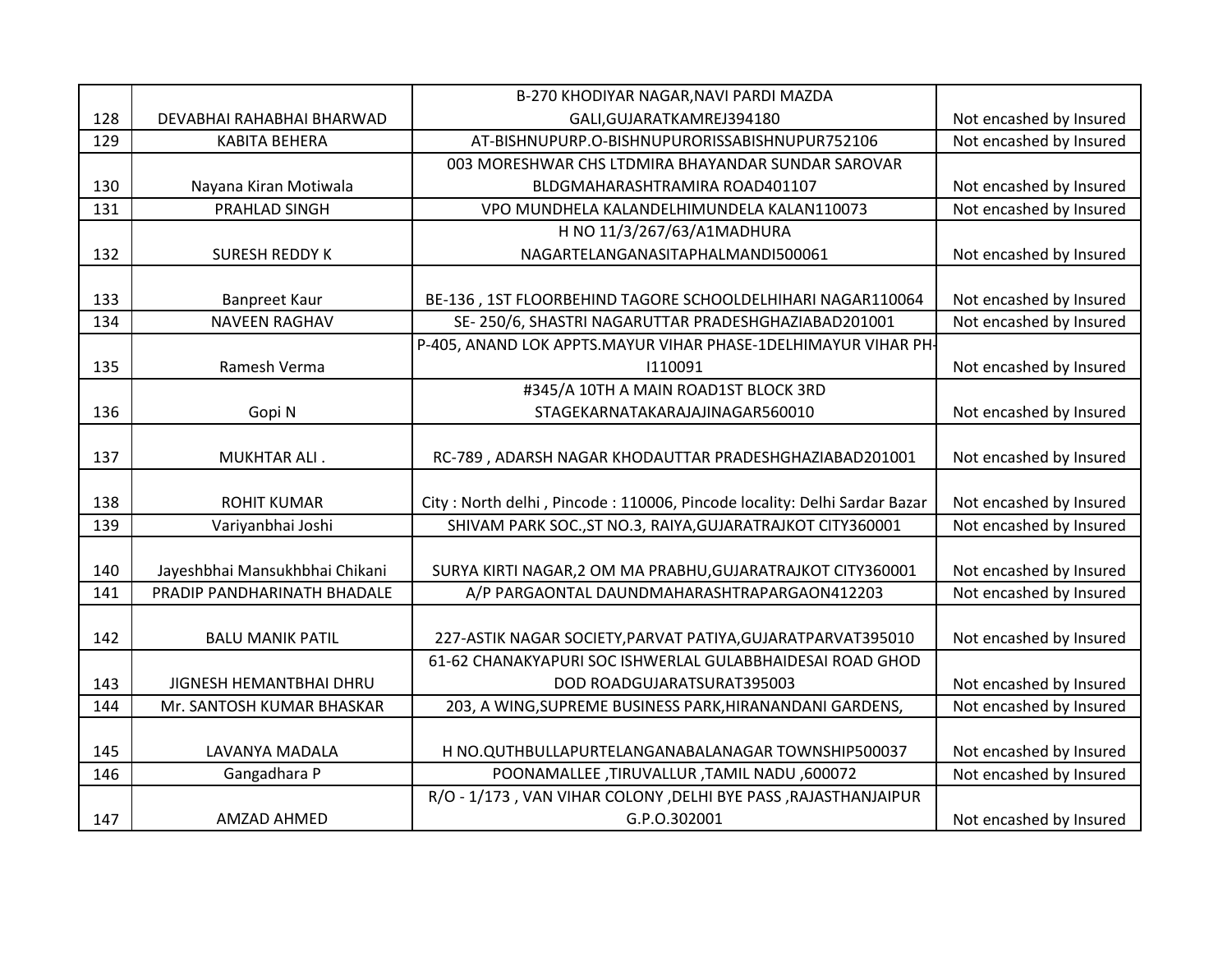|     |                              | 858 LOKPRIYA VIHAR KHODA COLONYUTTAR PRADESHASHOK NAGAR         |                         |
|-----|------------------------------|-----------------------------------------------------------------|-------------------------|
| 148 | MOHD JAHID.                  | (GHAZIABAD)201001                                               | Not encashed by Insured |
|     |                              | H NO. 1843, GALI NO. 7ARTHALAUTTAR PRADESHARYA NAGAR            |                         |
| 149 | Ram Bharose                  | (GHAZIABAD)201009                                               | Not encashed by Insured |
|     |                              | S/O SH ISHWAR SINGH VIL-HYATPUR, PO- GARHI HASARU GURGAON       |                         |
| 150 | <b>PREM PAL</b>              | RANCHI JHARKHAND                                                | Not encashed by Insured |
|     |                              |                                                                 |                         |
| 151 | Ramesh K                     | # NO.35ANGARAHALLI CHELLUR POSTKARNATAKAACHALU562117            | Not encashed by Insured |
|     |                              | ALIMGHAR POST- ANJURTAL- BHIWANDI DIST-                         |                         |
| 152 | Ramdas Balaram Patil         | THANEMAHARASHTRATHANE400601                                     | Not encashed by Insured |
|     |                              | SEC-7, PLOT NO-9, MAIN ROAD DWARKA, NEW DELHIDELHIDWARKA SEC-   |                         |
| 153 | Samarpit Educational Welfare | 6110075                                                         | Not encashed by Insured |
| 154 | ANKIL MAHESHBHAI PATEL       | AT AND POST VIHARAOLPADGUJARATOLPAD394540                       | Not encashed by Insured |
| 155 | M.G. LOGANATHAN              | ARNI, TIRUVANNAMALAI, TAMIL NADU, 632315                        | Not encashed by Insured |
| 156 | <b>MADHU GUPTA</b>           | Jaipur ,JAIPUR ,RAJASTHAN, 302021                               | Not encashed by Insured |
|     |                              | 7-A NRI COMPLEX IIND FLOORGREATER KAILASH PART-IV               |                         |
| 157 | ANUJ KASHIPRASAD SONTHALIA   | MANDAKANIDELHIALAKNANDA110019                                   | Not encashed by Insured |
| 158 | Devinder Kaur Chadha         | 6/32-BJANG PURA-BDELHIJUNGPURA110014                            | Not encashed by Insured |
| 159 | <b>GITANJALI</b>             | C 1 SECTOR 20C 1 SECTOR 20Noida201301                           | Not encashed by Insured |
|     |                              | S/O MANJINDER PAL SINGH141 NITISH VIHAR DHANDRA                 |                         |
| 160 | Indermohan Singh             | ROADPUNJABLUDHIANA141001                                        | Not encashed by Insured |
| 161 | <b>VIRENDER SINGH</b>        | HOUSE NO 757HOUSE NO 757DELHI110036                             | Not encashed by Insured |
|     |                              | DOOR NO:7-1-70/D,1st FLOOR, DHARAM KARAN                        |                         |
| 162 | SAIBER CONSULTING            | ROAD, HYDERABADAMEERPET, 500016                                 | Not encashed by Insured |
|     |                              |                                                                 |                         |
| 163 | Karan Sunil Gupta            | NO 9, KALHAR BUNGLOWS, SECTOR NO 3, BEYOND, GUJARATSHILAJ380058 | Not encashed by Insured |
| 164 | <b>CHETHAN G RAJU</b>        | NO.291THANISANDRAKARNATAKAARABIC COLLEGE560045                  | Not encashed by Insured |
|     |                              | S1/S2 GAURAVRAJ CHS LTD. DUTTA NAGARROAD AMBEGAON BK KATRAJ     |                         |
| 165 | KAUSTUBH SHRINIWAS SABLE     | ,PUNEMAHARASHTRAWALKI412207                                     | Not encashed by Insured |
| 166 | <b>ASHOK</b>                 | 147 HAMIDPUR147 HAMIDPURDELHI110036                             | Not encashed by Insured |
|     |                              | S.NO 5/19/11 OPP GAURI SHANKAR PARKDHAYARI BENKAR VASTI TAL-    |                         |
| 167 | KIRAN SOHAJI KADAM           | HAVELIMAHARASHTRADHAYARI411041                                  | Not encashed by Insured |
| 168 | RANGARAJ PRABHU              | LAXMI RAVALNATHLAXMI RAVALNATHKarkal574104                      | Not encashed by Insured |
| 169 | <b>SANDEEP B</b>             | 3-112/55, MAROLI3-112/55, MAROLIMANGALORE575005                 | Not encashed by Insured |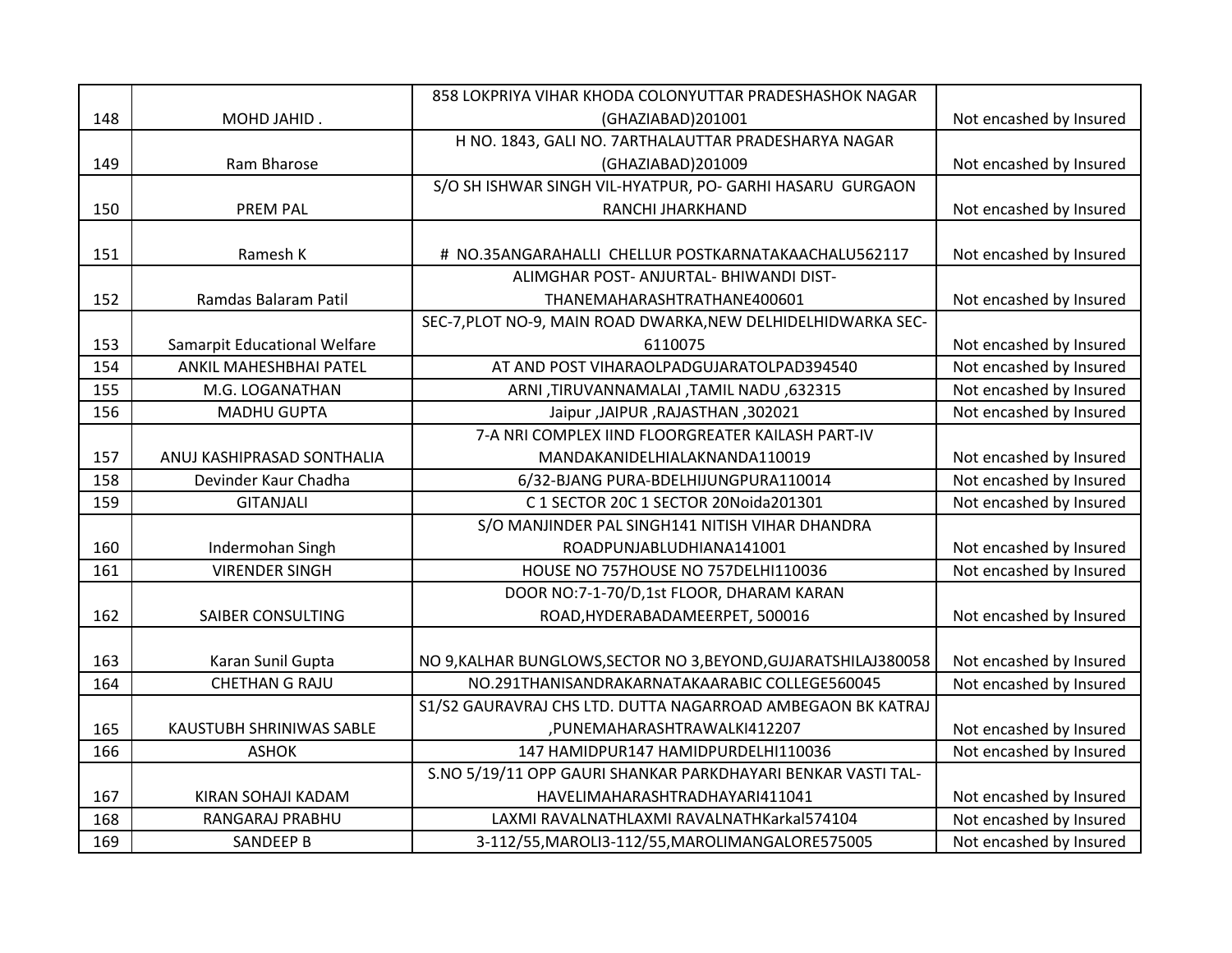| 170 | <b>NEERU ARORA</b>           | GH/A-1 SHIV BASTI RAMA RDDELHIZAKHIRA110015                         | Not encashed by Insured |
|-----|------------------------------|---------------------------------------------------------------------|-------------------------|
|     |                              | JAYADEEP NIVAS, 27/C KUDVAS COMPOUNDJAYADEEP NIVAS, 27/C            |                         |
| 171 | <b>KARTIK BHAT</b>           | KUDVAS COMPOUNDKarkal574104                                         | Not encashed by Insured |
|     | HITESHKUMAR VALLABHBHAI      | 97- GOKULDHAM ROW HOUSE, NR RADHE RESI BHAKTINANDAN                 |                         |
| 172 | <b>MALAVIA</b>               | CHOWK, GUJARATMOTA VARACHHA394101                                   | Not encashed by Insured |
|     |                              | A-203 KALA SAGAR APPT, NR, TELEPHONE                                |                         |
| 173 | OMPRAKASH BANSILAL SODANI    | EXCHANGE, GUJARATSHAHIBAG380004                                     | Not encashed by Insured |
|     |                              | O NO 15, N NO 21KRISHNAMA ROADTAMIL                                 |                         |
| 174 | MASTHAN MEHBOOB MEEYAN       | NADUNUNGAMBAKKAM600034                                              | Not encashed by Insured |
|     |                              | S/O (L) MOHAMMED A K, #1-393, ADDOOR,                               |                         |
| 175 | <b>HASAN SHAFI A K</b>       | GANJIMUT, MANGALOREKARNATAKAGANJIMAT574144                          | Not encashed by Insured |
|     |                              | FLAT NO GF 05 KEERTHAN KING BLISS APPTS NO 34/1 6TH CROSS GREEN     |                         |
|     |                              | GARDEN LAYOUT NEAR KUNDALAHALLI GATE KUNDALAHALLI                   |                         |
| 176 | <b>NITESH DUBEY</b>          | <b>BANGALORE KARNATAKA</b>                                          | Not encashed by Insured |
|     |                              | B-3, WEST LAXMI MARKET, SHASTRI NAGAR, KHUREJI KRISHNA NAGAR        |                         |
| 177 | <b>MOHIT GUPTA</b>           | <b>EAST DELHI DELHI</b>                                             | Not encashed by Insured |
|     |                              | C/O SURESH KUMAR THAKURC/O SURESH KUMAR                             |                         |
| 178 | <b>SURESH KUMAR THAKUR</b>   | THAKURJOGINDERNAGAR175001                                           | Not encashed by Insured |
| 179 | NIRAJ KUMAR SINGH            | H NO-251 SECTOR 14FARIDABADHARYANAKHERI KALAN121002                 | Not encashed by Insured |
|     |                              | G-1/503, SURYAM SKY FLAT, OPP KARNAVATI MEGA                        |                         |
| 180 | AJITBHAI J PRAJAPATI         | MALL, GUJARATVASTRAL382418                                          | Not encashed by Insured |
| 181 | DINESH KUMAR TIWARI          | NORTH WEST DELHI, DELHI, 110089                                     | Not encashed by Insured |
| 182 | KANTIBHAI RAVJIBHAI SAVALIYA | 29, CHITRAKUT SOCIETY, NR UMA SCHOOL, GUJARATNIKOL382350            | Not encashed by Insured |
|     |                              | R NO 556 - A KALHER ROADNEAR FISH MARKET                            |                         |
| 183 | BHARATI RAMALAL UMARTKAR     | KALHERMAHARASHTRAKALHER421302                                       | Not encashed by Insured |
| 184 | MITHLESH BANSAL              | D-696 TAJPUR PAHARID-696 TAJPUR PAHARINew Delhi110044               | Not encashed by Insured |
| 185 | MOHAMMED NAZRUL BISWAS       | KHALDHAR PARAKHALDHAR PARAADHATA743221                              | Not encashed by Insured |
|     |                              |                                                                     |                         |
| 186 | RAGHVENDRA POTDAR            | B-201, PUSHPVAN APPTS, B-201, PUSHPVAN APPTS, Ahmadabad City 380015 | Not encashed by Insured |
|     |                              | SARAMG 57/235, MONASTRY ROADSARAMG 57/235, MONASTRY                 |                         |
| 187 | MAYADEVI K                   | ROADErnakulam682011                                                 | Not encashed by Insured |
| 188 | <b>MERIN SINDHYA BABY</b>    | AIKKARAVELIL HOUSEAIKKARAVELIL HOUSEErnakulam682305                 | Not encashed by Insured |
| 189 | SANTHOSH KV                  | KULAKKATTU HOUSEKULAKKATTU HOUSEKanayannur682312                    | Not encashed by Insured |
| 190 | <b>UMESH</b>                 | PATTI MANSOORPATTI MANSOOR.143001                                   | Not encashed by Insured |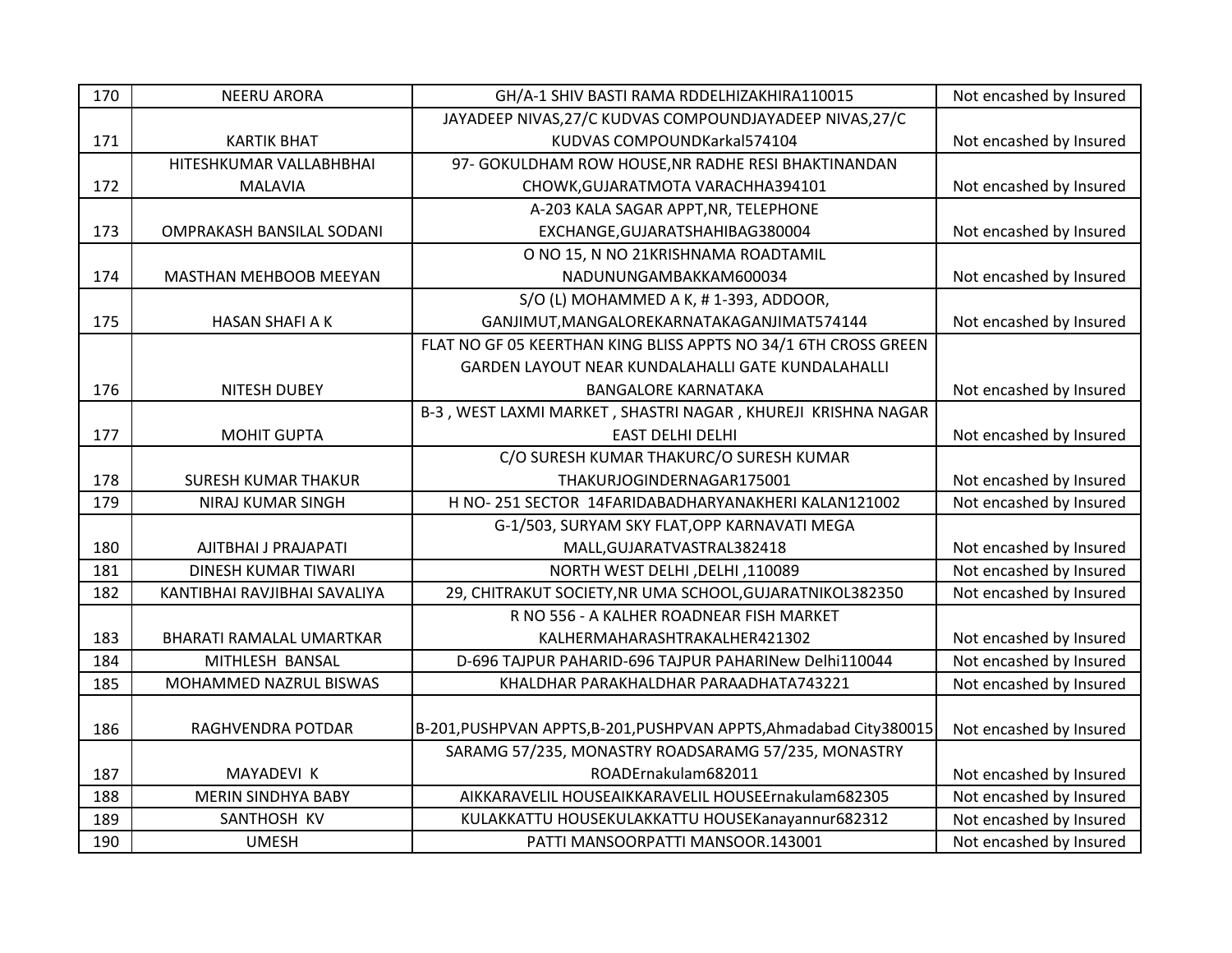| 191 | mayur manilal shah             | B-403 SHALIGRAM APPT, OPP GREEN AVENUE, GUJARATSURAT395003        | Not encashed by Insured |
|-----|--------------------------------|-------------------------------------------------------------------|-------------------------|
|     |                                | ROOM NO 08 TULSI BHUVAN A WINGROOM NO 08 TULSI BHUVAN A           |                         |
| 192 | DEEPAK HARDEEP NISCHAL         | WING400086                                                        | Not encashed by Insured |
|     |                                | NO 26 A NETHAJI NAGARE B COLONY MAIN ROADTAMIL                    |                         |
| 193 | <b>MUTHUSAMY S</b>             | NADUSARAVANAMPATTI641035                                          | Not encashed by Insured |
|     |                                | VANIYAPURAYIL HOUSE, KUNNAN, MUTHALAKODAM                         |                         |
| 194 | SHANAVAS MUHAMMED              | POSTIDUKKIKERALAIDUKKI685605                                      | Not encashed by Insured |
|     |                                | 2/7, BUDDH NAGAR MARVE CROSS ROADBEHINDE TATA POWER HOUSE         |                         |
| 195 | HARIBHAU NARAYAN MUNDE         | CHARKOP NAKAMAHARASHTRAKHARODI400095                              | Not encashed by Insured |
|     |                                | SR NO 71 LINE NO 6BAAIJI NAGAR B T KAWADE                         |                         |
| 196 | <b>VENKATESH PONAGANTI</b>     | ROADMAHARASHTRAPUNE411001                                         | Not encashed by Insured |
|     |                                | Ward No 4, GKSP, 04 KSP Chauk Hanuman Gargh, Rhanuman Junction,   |                         |
| 197 | <b>VIJAY PAL</b>               | Rajastan-335512                                                   | Not encashed by Insured |
|     |                                | C-401, AKASH RESIDENCY, NR ANAND PARTY PLOT                       |                         |
| 198 | KHUSBOO SUKHBIRSINGH BAGGA     | ROAD, GUJARATRANIP382480                                          | Not encashed by Insured |
| 199 | SANJAY KUMAR SURANA            | 9/94 SHASTRI GALI9/94 SHASTRI GALIDELHI EAST110032                | Not encashed by Insured |
|     |                                | no 2/583, Sungaravelan 01st Cross Road, Neelankarai, Chennai, 302 |                         |
| 200 | <b>SRIVIDYAS</b>               | Kanchipuram, Neelkarai, 31 Tamil Nadu, 600041                     | Not encashed by Insured |
| 201 | Harsitha                       | Muthoottu Mini Tech Towerskaloor                                  | Not encashed by Insured |
|     |                                | S/O ABDUL RAHIMAN K MDNO 2-74-19 SUJEER BADI GUDDE                |                         |
| 202 | MOHAMMED ZABEER K              | HOUSEKARNATAKAFARANGIPET574143                                    | Not encashed by Insured |
|     |                                | S/O MR. ZAHUR MOHAMMED SHAIKHS/O MR. ZAHUR MOHAMMED               |                         |
| 203 | <b>SHAIKH ZAKIR HUSSAIN</b>    | SHAIKHUDAIPUR313001                                               | Not encashed by Insured |
| 204 | PRASANT KUMAR MOHAPATRA        | AT-GOLAGANDAPO-GOLAGANDAORISSAANNUARY754009                       | Not encashed by Insured |
|     |                                | S/O BALAPPA, KATABALI POST, BEERANA HOLI(TQ)HUKKERI,              |                         |
| 205 | <b>SHIVAPPA B PATIL</b>        | BELGAUMKARNATAKAKOT591254                                         | Not encashed by Insured |
|     |                                | H.NO.: 1-110/1/11, RAMDAS NAGAR COLONY                            |                         |
| 206 | <b>RENJU KRISHNA</b>           | EXTENSIONTELANGANAECIL500062                                      | Not encashed by Insured |
|     |                                | 108-2 HANUMAN MANDIR KHARE KURANTAL -                             |                         |
| 207 | Kiran Prakash Raut             | PALGHARMAHARASHTRAPALGHAR401404                                   | Not encashed by Insured |
|     |                                | 115, SAKETDHAM SOC., DHAR-NO.1 TO 125, NEAR. LAXMAN NAGAR         |                         |
| 208 | DILIPBHAI MANSUKHBHAI MALAVIYA | SOC., PUNAGAM, GUJARATPUNA394248                                  | Not encashed by Insured |
| 209 | Nagesha R K                    | S/O KRISHNAPPAS/O KRISHNAPPAKANAKAPURA562117                      | Not encashed by Insured |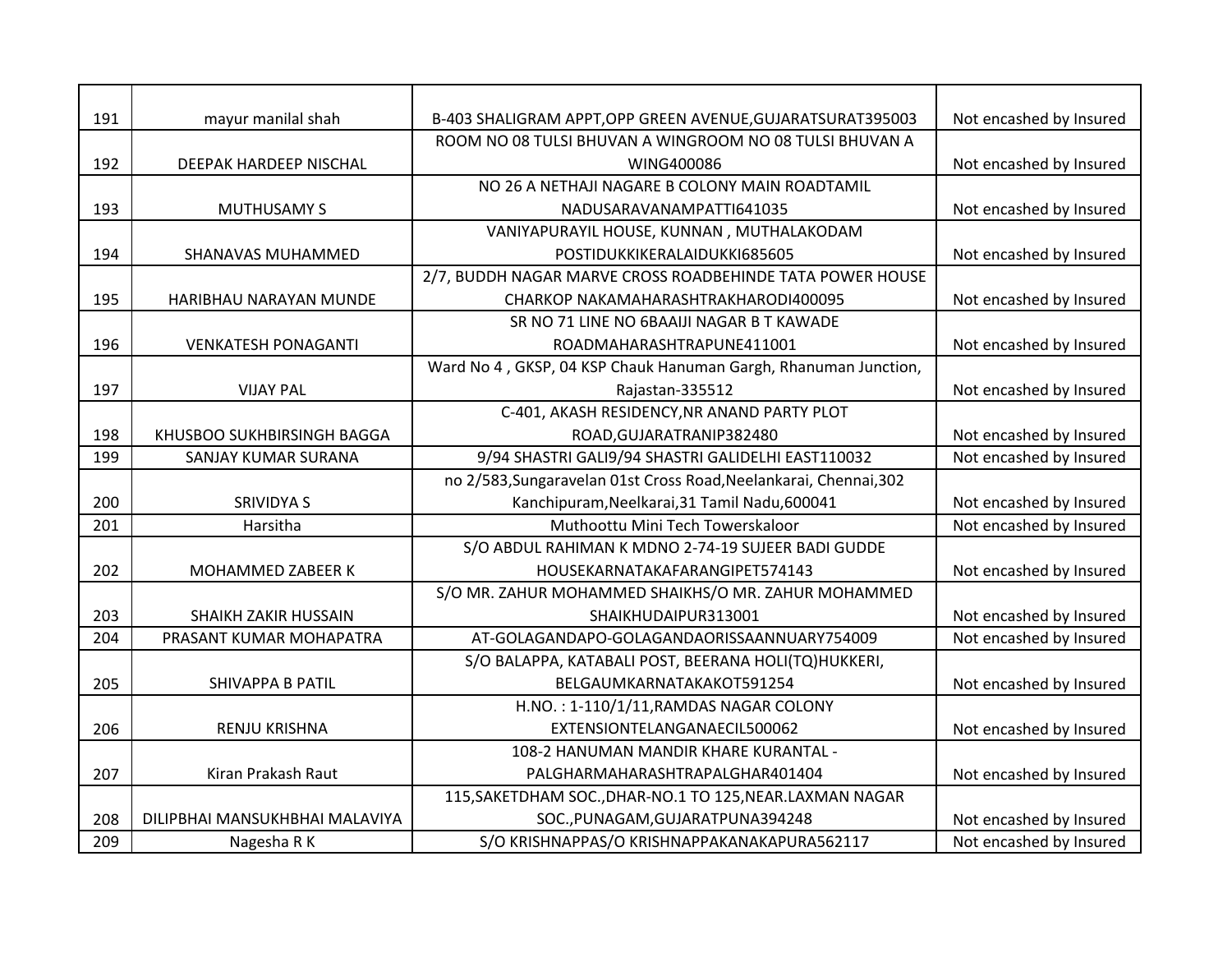| 210 | Nityananda D          | #1836, 12TH CROSS#1836, 12TH CROSSBANGALORE NORTH560046    | Not encashed by Insured |
|-----|-----------------------|------------------------------------------------------------|-------------------------|
| 211 | Sudhansu Kumar Nayak  | NEW TORALNEW TORALChoudwar754021                           | Not encashed by Insured |
| 212 | <b>SURESH A SHAH</b>  | 5-6-499-4/1, F NO 45-6-499-4/1, F NO 4MANGALORE575003      | Not encashed by Insured |
| 213 | <b>CHANDRAKALA R</b>  | #11, 2nd main road#11, 2nd main roadBangalore South560078  | Not encashed by Insured |
|     |                       | 681(2/45)CHEMBUPARAMBIL681(2/45)CHEMBUPARAMBILNedumangad6  |                         |
| 214 | <b>DILEEP IV</b>      | 95572                                                      | Not encashed by Insured |
| 215 | <b>HARIKUMAR R</b>    | 95/3A, 52, 4TH AVENUE, ASHOK NAGAR,                        | Not encashed by Insured |
| 216 | Mahesh Kumar Sharma.  | H.NO-29 ITAIHERA BISARAKHDISTT G.B NAGAR                   | Not encashed by Insured |
| 217 | Kamalesh Lohiya       | H.N.- 67/ 55, 56 PHASE- II GURGAONDELHIJANPATH110001       | Not encashed by Insured |
|     |                       | S/O CHANDRA RAJEEVA NAGAR 52 HEROOR BRAHMAVARA DIST        |                         |
| 218 | Nitesh Kumar          | UDUPIKARNATAKABRAHMAVARA576213                             | Not encashed by Insured |
| 219 | Ramanandi Bansidas G  | AT-KORETI TA-VAV DIST-BKGUJARATVAV385575                   | Not encashed by Insured |
|     |                       | #4/47, MOOKAMBIKA                                          |                         |
|     |                       | PACHALLOORTHIRUVALLAMKERALATHIRUVANANTHAPURAM              |                         |
| 220 | Suja                  | AG'S695001                                                 | Not encashed by Insured |
| 221 | Mrs SAFIYA            | L1, 7TH CROSS 1ST STAGEPEENYA INDUSTRIAL ESTATE            | Not encashed by Insured |
| 222 | DAMAYANTHI DAMA       | <b>HIG-152</b>                                             | Not encashed by Insured |
|     |                       | NO.3 PERUMAL KOIL STREET HADIYARAPPAKKAM NAMANDI POST      |                         |
| 223 | RAJA MUNUSWAMY        | CHEYYAR TAMIL NADU 604410                                  | Not encashed by Insured |
| 224 | PERIYASAMY T          | 5 5 CHENNMPATHI BHAVANI TK ERODE TAMIL NADU 638452         | Not encashed by Insured |
|     |                       | 2/130, MAIN ROAD THIRUCHITRAMBALAM POST, PATTUKOTTAI TALUK |                         |
| 225 | <b>T.RAJKUMAR</b>     | Orathanadu TAMIL NADU 614628                               | Not encashed by Insured |
|     |                       |                                                            |                         |
|     |                       | NO 13/44 MURUGAN KOIL STREET, ATCHIKADU VILLAGE, MANDAVAI  |                         |
| 226 | <b>VINOTH V</b>       | POST, MARAKKANAM TINDIVANAM TAMIL NADU 604303              | Not encashed by Insured |
| 227 | RAJIVGANDHI G         | S/O SH ARJUN MEHTA# 55 D 2 WARD NO 01 MADHU COLONY         | Not encashed by Insured |
| 228 | ANANDABABU N          | S/O SH RUR SINGH# 48 LAL DAWARA COLONY                     | Not encashed by Insured |
|     |                       | H NO 15, NEAR ST XAVIER CHAPEL HARBOUR, MORMUGAO           |                         |
| 229 | ANJU ANIL KANKONKAR   | MORMUGAO GOA 403803                                        | Not encashed by Insured |
| 230 | SATHIYANARAYANAN C    | S-2/106 SEC-8OLD MAHAVIR NAGARTILAK NAGAR                  | Not encashed by Insured |
| 231 | ARUNAKUMARI DONDAPATI | ANANTHAPUR, ANDHRA PRADESH, 515767                         | Not encashed by Insured |
| 232 | POLA JAYARANGA        | PEDDAPAPPUR, ANANTHAPUR, ANDHRA PRADESH, 515408            | Not encashed by Insured |
| 233 | KEMPEGOWDA            | MADDUR, MANDYA, KARNATAKA, 571433                          | Not encashed by Insured |
| 234 | PRAVIN DASHRATH TUMMA | Pune City , PUNE, MAHARASHTRA, 411015                      | Not encashed by Insured |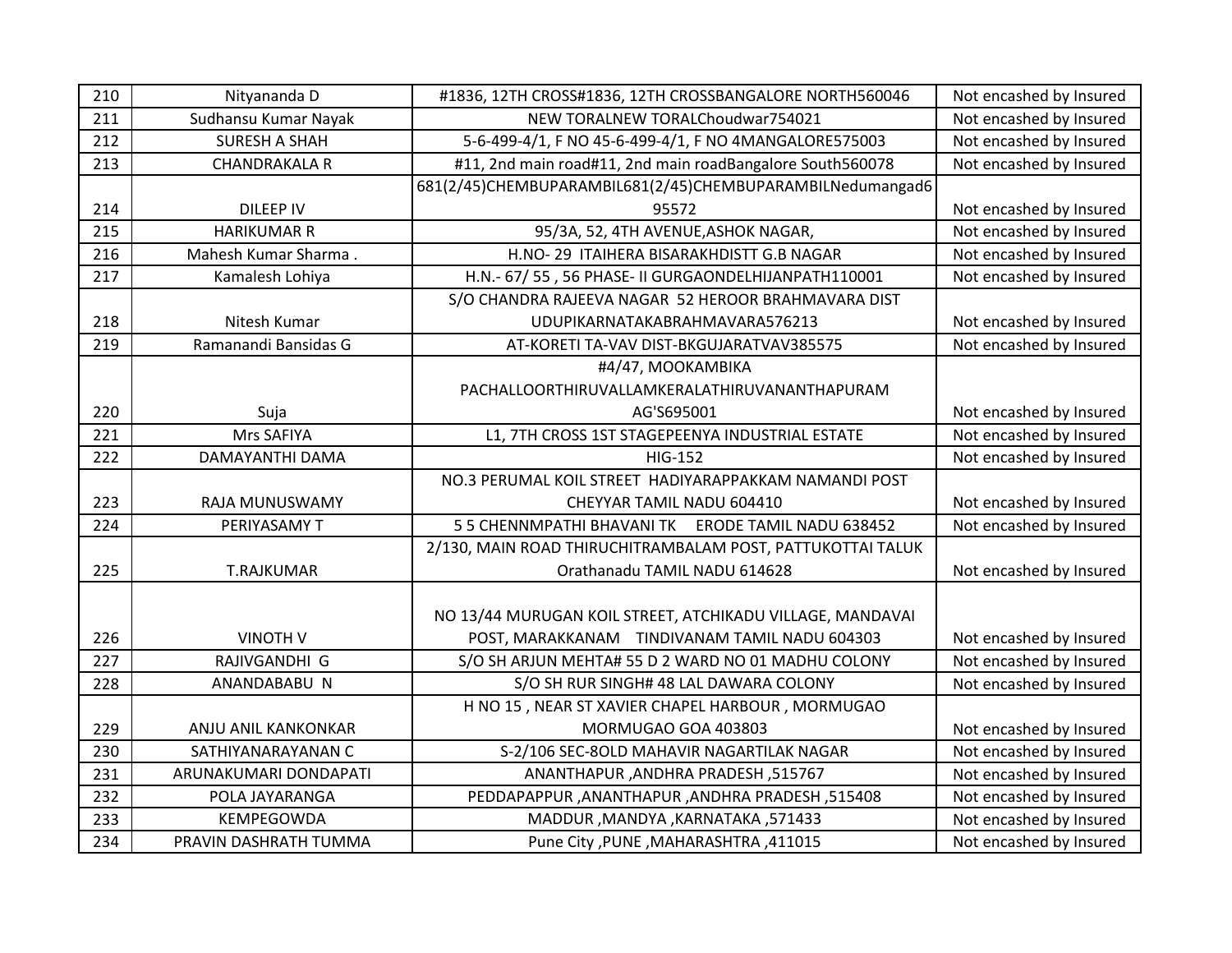| 235 | MANIK KALURAM ARGADE            | KHED, PUNE, MAHARASHTRA, 410501                               | Not encashed by Insured |
|-----|---------------------------------|---------------------------------------------------------------|-------------------------|
|     |                                 | S/O LAKSHMU H NO 1-29, PUNBUT CHAMPETA VILLAGE, SEETHA        |                         |
| 236 | MENDI SATYANARAYANA             | NAGARAM MANDAL BARLI VIZIANAGARAM ANDHRA PRADESH              | Not encashed by Insured |
| 237 | <b>JAYSUKH KATHIRIYA</b>        | Thane, THANE, MAHARASHTRA, 401107                             | Not encashed by Insured |
| 238 | Mr SUDHIR SINGH                 | 14 GALIBUR SOUTH WEST DELHI POST OFFICE RAWTA                 | Not encashed by Insured |
|     |                                 |                                                               |                         |
| 239 | Mr SATENDRA KUMAR               | SADAR CHOWK WARD NO-34 DEHRI ON SONE DEHRI ROHTAS BIHAR       | Not encashed by Insured |
|     |                                 | S/O GOVINDA REDDY, NO E 195 GANAPATHIPURA 2ND CROSS, VINAYAKA |                         |
|     |                                 | STREET GOVIND REDDY LAYOUT, KONANAKUNTE KONANAKUNTE           |                         |
| 240 | <b>MANJUNATH G</b>              | <b>BANGALORE KARNATAKA</b>                                    | Not encashed by Insured |
|     |                                 | R NO -B-201 GOVIND COMPLEX POLT NO 48/456 SEC -14 VASHI NAVI  |                         |
| 241 | <b>GAUTAM NATHULAL JAIN</b>     | MUMBAI VASHI SEC 26 THANE MAHARASHTRA                         | Not encashed by Insured |
| 242 | <b>SANJAY KUMAR</b>             | C-1/268 YAMUNA VIHAR                                          | Not encashed by Insured |
|     |                                 | R/O JANTA COLONY NAWAL GARH ROAD , JAIPUR JANTA COLONY JAIPUR |                         |
| 243 | <b>SITA DEVI</b>                | <b>RAJASTHAN</b>                                              | Not encashed by Insured |
| 244 | MORDHWAJ SAHU                   | 18/B J-POCKET18/B J-POCKETDURG490006                          | Not encashed by Insured |
| 245 | <b>VINAYKUMAR DUPATI</b>        | Guntur, GUNTUR, ANDHRA PRADESH, 522019                        | Not encashed by Insured |
| 246 | SHIVAKUMARA D.M                 | Chamarajanagara , CHAMRAJNAGAR , KARNATAKA , 571127           | Not encashed by Insured |
| 247 | <b>GOPALA KRISHNA VANAPALLI</b> | BIKKAVOLU, EAST GODAVARI, ANDHRA PRADESH, 533255              | Not encashed by Insured |
|     | CHANABASAVVA SHIVAPPA           |                                                               |                         |
| 248 | YARAGUPPI                       | Dharwad, Dharwad, KARNATAKA, 580118                           | Not encashed by Insured |
| 249 | <b>BALU SHRIRAM MAHALE</b>      | Pachora ,JALGAON ,MAHARASHTRA ,424201                         | Not encashed by Insured |
| 250 | <b>GAURAV PATEL</b>             | NEW DELHI , SOUTH WEST DELHI , DELHI , 110078                 | Not encashed by Insured |
|     | Mr NAYANKUMAR KAMALKANT         |                                                               |                         |
| 251 | <b>HANDA</b>                    | Thane, THANE, MAHARASHTRA, 401105                             | Not encashed by Insured |
| 252 | <b>MEENA CHOUHAN</b>            | INDORE, INDORE, MADHYA PRADESH, 452001                        | Not encashed by Insured |
| 253 | <b>PUNEET RANA</b>              | DELHI, NORTH WEST DELHI, DELHI, 110039                        | Not encashed by Insured |
| 254 | MEHARUNNISHA JINNA              | Tiruchengode , NAMAKKAL , TAMIL NADU, 637211                  | Not encashed by Insured |
|     |                                 | 22/1/1, BANERJEE PARA ROAD PARNASREE PALLY KOLKATA KOLKATA    |                         |
| 255 | RAJIB BANERJEE                  | <b>WEST BENGAL</b>                                            | Not encashed by Insured |
| 256 | <b>NAZRIN N</b>                 | Palakkad , PALAKKAD , KERALA , 678012                         | Not encashed by Insured |
| 257 | <b>NISHA THOMAS</b>             | THALASSERY, KANNUR, KERALA, 670706                            | Not encashed by Insured |
| 258 | <b>ROOPAP</b>                   | Ramanagara , RAMANAGAR , KARNATAKA , 562128                   | Not encashed by Insured |
| 259 | <b>K VINOD</b>                  | S/O KAMAL CHAND 13/1, RANASINGH PET CHAMARAJAPET              | Not encashed by Insured |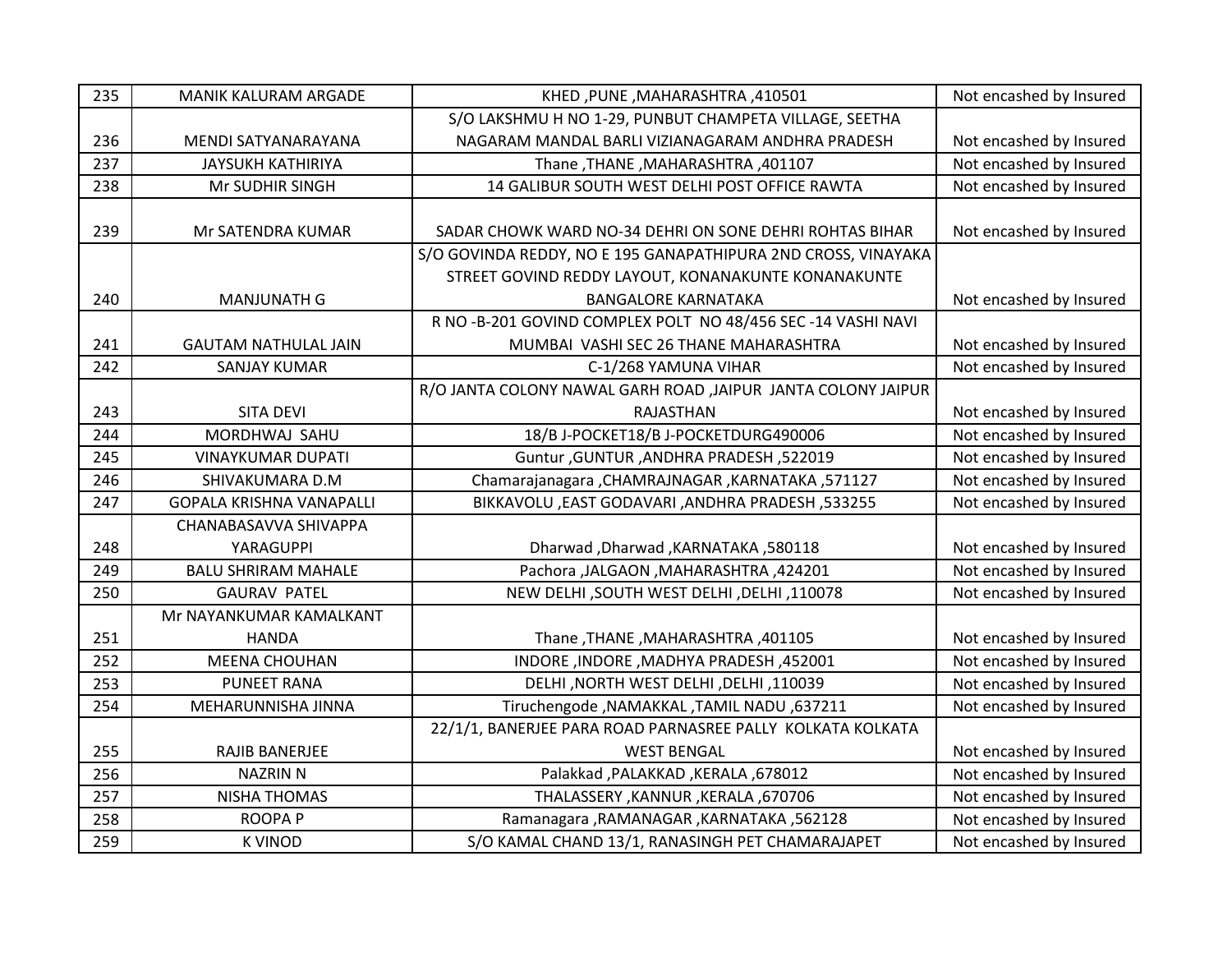| 260 | <b>SHILPA HN</b>                 | SIRA, TUMKUR, KARNATAKA, 572137                                  | Not encashed by Insured |
|-----|----------------------------------|------------------------------------------------------------------|-------------------------|
|     |                                  | 13/338-1A, RAJATHOTA PULIVENDULA ROAD VEMPALLI (VEPO)            |                         |
| 261 | HARISH REDDY GANGAVARAM          | VEMPALLI (M)                                                     | Not encashed by Insured |
| 262 | <b>KAMBI REDDY</b>               | 1-16, RAMAPURAM VILLAGE OWK MANDAL OWK, KURNOOL                  | Not encashed by Insured |
| 263 | <b>K ABDUL MALIK</b>             | Kurnool ,KURNOOL ,ANDHRA PRADESH ,518422                         | Not encashed by Insured |
| 264 | SHARADA C HARIYALADAVAR          | HALAGERI, HAVERI, KARNATAKA, 581115                              | Not encashed by Insured |
| 265 | <b>VENKATA BHASKAR VOGGIRALA</b> | D.NO 16-5-322 OLD GUNTUR BALAJI NAGAR 3/3 GUNTUR                 | Not encashed by Insured |
| 266 | <b>VINITHA M</b>                 | VIRAJPET, KODAGU, KARNATAKA, 571253                              | Not encashed by Insured |
| 267 | RAJASHEKARMURTHY M               | GUNDLUPET, CHAMRAJNAGAR, KARNATAKA, 571123                       | Not encashed by Insured |
|     |                                  | 3rd Floor, Tower B, Cyber Greens, Sector 25-A, DLF City, GURGAON |                         |
| 268 | KHALGHAT SENDHWA TOLLWAYS PRIV   | <b>HARYANA</b>                                                   | Not encashed by Insured |
| 269 | SANJAY TANATI KAMBLE             | KAVATHE MAHANKAL, SANGLI, MAHARASHTRA, 416410                    | Not encashed by Insured |
| 270 | <b>VENKATESH JORREGALA</b>       | Kaddam (Peddur) ,ADILABAD ,Telangana ,504202                     | Not encashed by Insured |
| 271 | <b>VELDANDI MAHADWEED</b>        | Varangal, WARANGAL, Telangana, 506002                            | Not encashed by Insured |
| 272 | <b>LAXMAN SINGH</b>              | HOUSE NO 8 SIKSMA RELI DHOLPUR                                   | Not encashed by Insured |
|     |                                  | HALIMA MANJIL, BHAGAVATI SOCIETY, STREET - 4, DUDH SAGAR ROAD    |                         |
| 273 | OSMANBHAI GANIBHAI DAKORA        | RAJKOT BEDIPARA RAJKOT GUJARAT                                   | Not encashed by Insured |
| 274 | ANJALI SARODE.                   | KHAMBHALIA, JAMNAGAR, GUJARAT, 361345                            | Not encashed by Insured |
| 275 | HIMESH KUMAR MISTRY              | ,SURAT, GUJARAT, 394517                                          | Not encashed by Insured |
| 276 | NILESH SURESH SHINDE             | KADEGAON, SANGLI, MAHARASHTRA, 415304                            | Not encashed by Insured |
|     |                                  | 2ND FLOOR, GOPAL RAO SMURTI BHUSAR ALI, KALWA KALWA THANE        |                         |
| 277 | <b>VISHAL BHARAT PATIL</b>       | MAHARASHTRA                                                      | Not encashed by Insured |
|     |                                  | S/O CHANDER PAL, G-456, GAMA-2ND GREATER NOIDA VILLAGE           |                         |
| 278 | <b>RISHI KUMAR</b>               | MOHALLA GAUTAM BUDDHA NAGAR UTTAR PRADESH                        | Not encashed by Insured |
| 279 | <b>HEMLATA SINGH</b>             | DHOLPUR, DHOLPUR, RAJASTHAN, 328024                              | Not encashed by Insured |
| 280 | LEELA VENKATASUBBA RAO           | Asifnagar, HYDERABAD, Telangana, 500028                          | Not encashed by Insured |
|     |                                  |                                                                  |                         |
|     |                                  | S/O SHRI RAMCHANDRA JOSHI PLOT NO. 214, NEW POSTAL COLONY        |                         |
| 281 | NARENDRA JOSHI                   | SECTOR NO. 06, HIRAN MAGRI UDAIPUR CITY UDAIPUR RAJASTHAN        | Not encashed by Insured |
|     |                                  | AT- ANDHRA BANK ZONAL OFFICE, BARAMUNDA, BHUBANESWAR             |                         |
| 282 | SAROJ KANT MISHRA                | NAYAPALLI KHORDA ODISHA                                          | Not encashed by Insured |
|     |                                  | H NO-119 SARAVA- 1 DHOLANA KHARKHODA HAPUR GHAZIABAD             |                         |
| 283 | KOMAL.                           | <b>GHAZIABAD UTTAR PRADESH</b>                                   | Not encashed by Insured |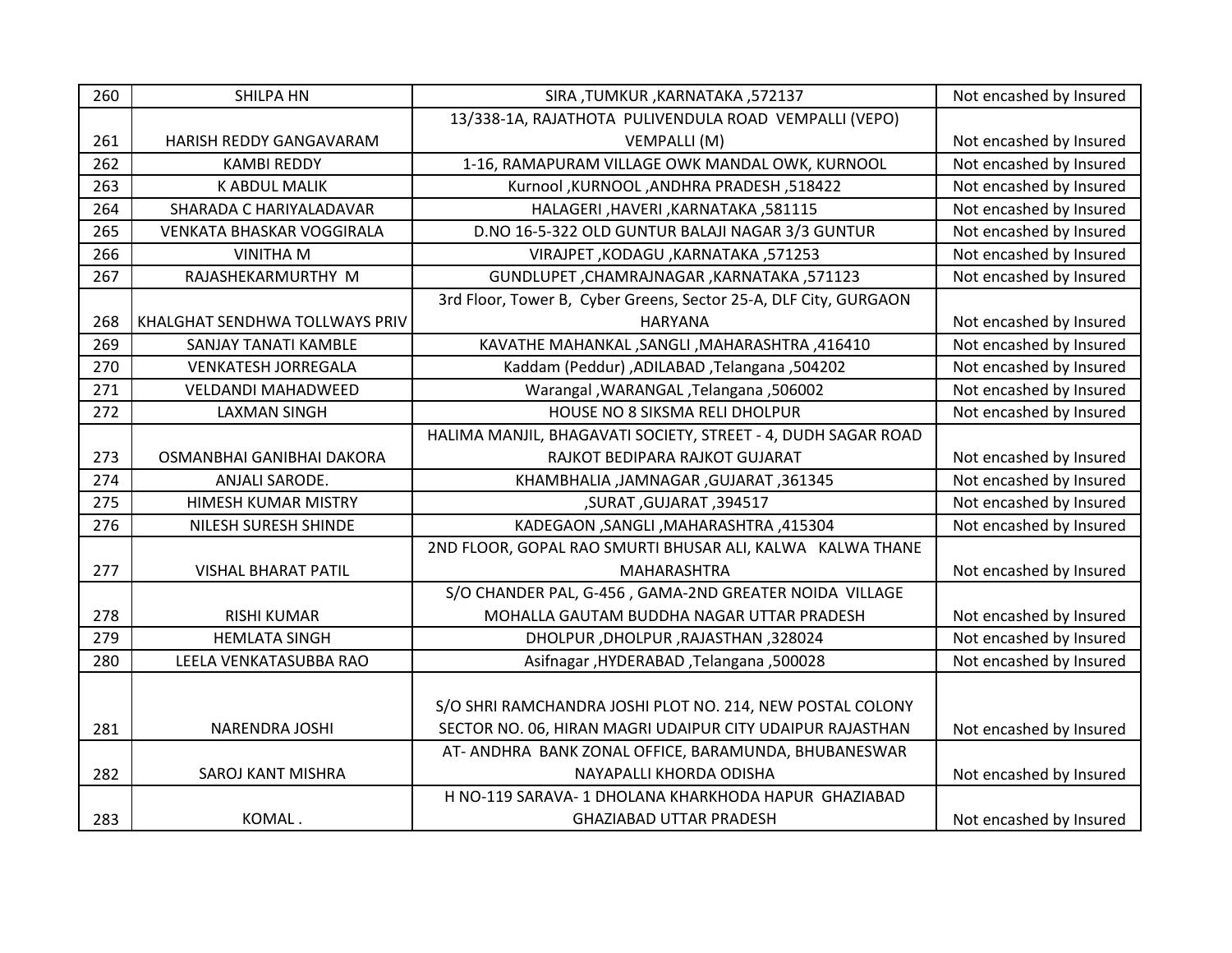|     |                                   | NO 576 ANAPOORNESHWARI NAGAR SHREE GANDADA KAVALU                  |                         |
|-----|-----------------------------------|--------------------------------------------------------------------|-------------------------|
|     |                                   | NAGARABHAVI RHCS LAYOUT BANGALORE BANGALORE BANGALORE              |                         |
| 284 | RAMESH H.D                        | KARNATAKA                                                          | Not encashed by Insured |
|     |                                   | ARIFPM7@GMAIL.COM S/O P M ISMAIL, #1502, WEST WIND                 |                         |
|     |                                   | APARTMENT, COLLECTOR'S GATE, BALMATTA, MANGALORE MANGALORE         |                         |
| 285 | AHAMED P M                        | DAKSHINA KANNADA KARNATAKA                                         | Not encashed by Insured |
| 286 | YOGESWARI D                       | Tiruvananmalai ,TIRUVANNAMALAI ,TAMIL NADU ,606601                 | Not encashed by Insured |
| 287 | SAJUNNISHA BAHURUSAIN             | Veppanthattai , PERAMBALUR , TAMIL NADU, 621117                    | Not encashed by Insured |
| 288 | DIVYA G.                          | Needamangalam ,TIRUVARUR ,TAMIL NADU ,614404                       | Not encashed by Insured |
| 289 | <b>RAHUL SINGH</b>                | H NO 86 REACHED QUARTER NH-3 DHOLPUR                               | Not encashed by Insured |
| 290 | LA DHARAMVEER.                    | INDRI, KARNAL, HARYANA, 132041                                     | Not encashed by Insured |
| 291 | <b>BIRUPAKSHYA PATRO</b>          | Azamgarh, AZAMGARH, UTTAR PRADESH, 223223                          | Not encashed by Insured |
|     |                                   |                                                                    |                         |
| 292 | <b>SUNIL YADAV</b>                | H.NO.153, WARD NO.2. AHIRWARA BALLABGARH NEAR GHANTA GARH          | Not encashed by Insured |
|     |                                   | B 29, JAVAHAR NAGAR SOC, MARUTI CHOWK L H ROAD SURAT SURAT         |                         |
| 293 | <b>BHARATBHAI OGHADBHAI GOHIL</b> | <b>GUJARAT</b>                                                     | Not encashed by Insured |
|     |                                   | H.NO-U14/18,19 NEAR MOTHER DAIRY PHASE-3 BANAPIRI RANCHI           |                         |
| 294 | <b>DEVENDER VERMA</b>             | <b>JHARKHAND</b>                                                   | Not encashed by Insured |
|     |                                   |                                                                    |                         |
| 295 | AMIT KUMAR CHOUDHARY              | 101, WING A LILAC, RAHEJA GARDENS NEAR KEDARI PETROL PUMP PUNE     | Not encashed by Insured |
| 296 | <b>JOEL CHERIAN</b>               | DELHI EAST , EAST DELHI , DELHI , 110096                           | Not encashed by Insured |
|     |                                   | 371/A, DINADAYAL PURI BLOCK-A GHAZIABAD GHAZIABAD UTTAR            |                         |
| 297 | <b>CHANDRAPAL SINGH</b>           | PRADESH                                                            | Not encashed by Insured |
|     |                                   | H.NO. 76 GAON KANOJA MURAD NAGAR GHAZIABAD GHAZIABAD UTTAR         |                         |
| 298 | <b>SUBHASH PUNDEER</b>            | <b>PRADESH</b>                                                     | Not encashed by Insured |
|     |                                   | S/O DEV NARAYAN JI PALIWAL 100 FT ROAD SHRI JI KRIPA BHIKSHU VIHAR |                         |
| 299 | <b>DEEPAK PALIWAL</b>             | RAJSAMAND RAJSAMAND RAJASTHAN                                      | Not encashed by Insured |
| 300 | MAYUR VASANT GADA                 | Mumbai , MUMBAI , MAHARASHTRA , 400010                             | Not encashed by Insured |
| 301 | HIKIN CHANDRAKANT SAIYA           | KANDIVALI WEST, MUMBAI, MAHARASHTRA, 400067                        | Not encashed by Insured |
|     |                                   |                                                                    |                         |
|     |                                   | C/O PADMA RAO PARNANDI H NO:1-59/8, NANDI CO OPERATIVE             |                         |
| 302 | PARNANDI RAMA                     | SOCIETY, MIYAPUR HYDERABAD MIYAPUR HYDERABAD TELANGANA             | Not encashed by Insured |
|     |                                   |                                                                    |                         |
| 303 | SARAIYA HARISHBHAI SHADULBHAI     | 42, VIJAY NAGAR-2, VED ROAD, KATARGAM SURAT GUJARAT                | Not encashed by Insured |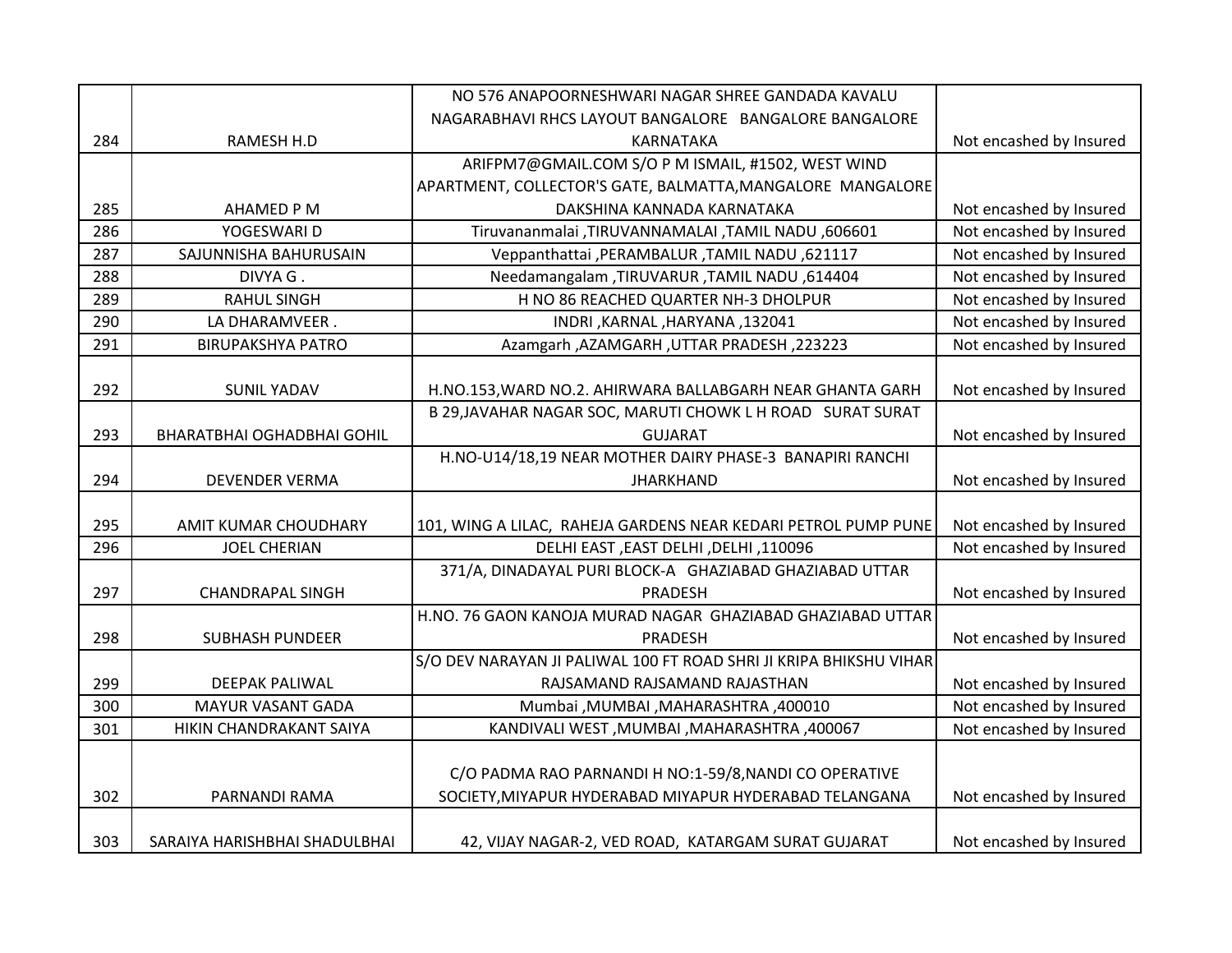| 304 | AMSAVALLI                     | NO:6/45, M.G.R.STREET EDDAPALAYAM SOLAVARAM                  | Not encashed by Insured |
|-----|-------------------------------|--------------------------------------------------------------|-------------------------|
|     |                               |                                                              |                         |
| 305 | SHAILENDRA KUMAR              | SAVITRI ENCLAVE BEHIND WALIA HOTEL KATWALI ROAD NAZIBABAD    | Not encashed by Insured |
| 306 | MANOJ KUMAR VISHWAKARMA       | Ghaziabad , GHAZIABAD , UTTAR PRADESH, 201010                | Not encashed by Insured |
| 307 | <b>DHARAMBIR NEHRA</b>        | INDRI, KARNAL, HARYANA, 132041                               | Not encashed by Insured |
| 308 | DAMMALAPATI NAGESWARA RAO     | #17-166 KOTA NALASA BAZAR                                    | Not encashed by Insured |
| 309 | TAMMANA NAGARAJU              | Vijayawada (Urban) ,KRISHNA ,ANDHRA PRADESH ,520001          | Not encashed by Insured |
|     |                               | D/O NAGESHWARA REDDY 5-12 PADAMATIPALEM PUDIWADA             |                         |
| 310 | DOMA NAGAJYOTHI               | NAGARAM GUNTUR                                               | Not encashed by Insured |
|     |                               | A-2/7, SECTOR-3, ROHINI NEW DELHI ROHINI SECTOR 5 NORTH WEST |                         |
| 311 | <b>BIMLA DEVI</b>             | <b>DELHI DELHI</b>                                           | Not encashed by Insured |
|     |                               | 1335, BALMANDIR AREA, SANATHAL, AHMEDABAD CHAREL AHMEDABAD   |                         |
| 312 | <b>BACHUBHAI S. THAKOR</b>    | <b>GUJARAT</b>                                               | Not encashed by Insured |
| 313 | M/S Agarwal And Company       | 9, RUPA JI KI BARI HIRAN MAGRI SECTOR-11                     | Not encashed by Insured |
| 314 | <b>GULSHAR.</b>               | A-47 GOYLA DAIRY DELHI D C GOYLA SOUTH WEST DELHI DELHI      | Not encashed by Insured |
|     |                               |                                                              |                         |
| 315 | SATENDRA KUMAR.               | C-127 JANAKPURI SAHIBABAD GHAZIABAD GHAZIABAD UTTAR PRADESH  | Not encashed by Insured |
|     |                               | PLOT NO-M-78, MADHUSUDAN NAGAR, BHUBANESWAR KHARAVELA        |                         |
| 316 | <b>BINODINI BISWAL</b>        | NAGAR KHORDA ODISHA                                          | Not encashed by Insured |
|     |                               | H NO 65/03, SAIDAULATAB EXTN IGNOU ROAD, SAKET IGNOU SOUTH   |                         |
| 317 | <b>DEVENDER KUMAR</b>         | <b>WEST DELHI DELHI</b>                                      | Not encashed by Insured |
| 318 | DURGAM SHRISELAM              | NARAYANPUR, NARAYANPUR, CHHATTISGARH, 494661                 | Not encashed by Insured |
| 319 | DURGAM SHRISELAM              | NARAYANPUR, NARAYANPUR, CHHATTISGARH, 494661                 | Not encashed by Insured |
|     |                               | 29 KOLIVAD HANUMAN FALIYU BONAND SURAT SURAT CITY SURAT      |                         |
| 320 | <b>VIJAY DALPATBHAI PATEL</b> | <b>GUJARAT</b>                                               | Not encashed by Insured |
|     |                               | B-2/23,B TENAMENT UMARWADA N/R KINNARI CINEMA SURAT SURAT    |                         |
| 321 | ASHOKBHAI THAKORDAS RANA      | <b>CITY SURAT GUJARAT</b>                                    | Not encashed by Insured |
|     |                               |                                                              |                         |
| 322 | Mr SHAILENDRA KUMAR CHAUHAN   | Nagina , BIJNOR , UTTAR PRADESH, 246763                      | Not encashed by Insured |
| 323 | <b>JEET SINGH</b>             | Nagina , BIJNOR , UTTAR PRADESH, 246763                      | Not encashed by Insured |
| 324 | AKASH JOTI MAHAJAN            | Arjun Nagar , GURGAON , HARYANA , 122001                     | Not encashed by Insured |
|     |                               | D/O BHAGWAN SWAROOP JI SHARMA R/O KHANO KA RASTA DHOINDA     |                         |
|     | PRITI SHARMA                  | KANKROLI DHOINDA RAJSAMAND RAJASTHAN                         | Not encashed by Insured |
| 325 |                               |                                                              |                         |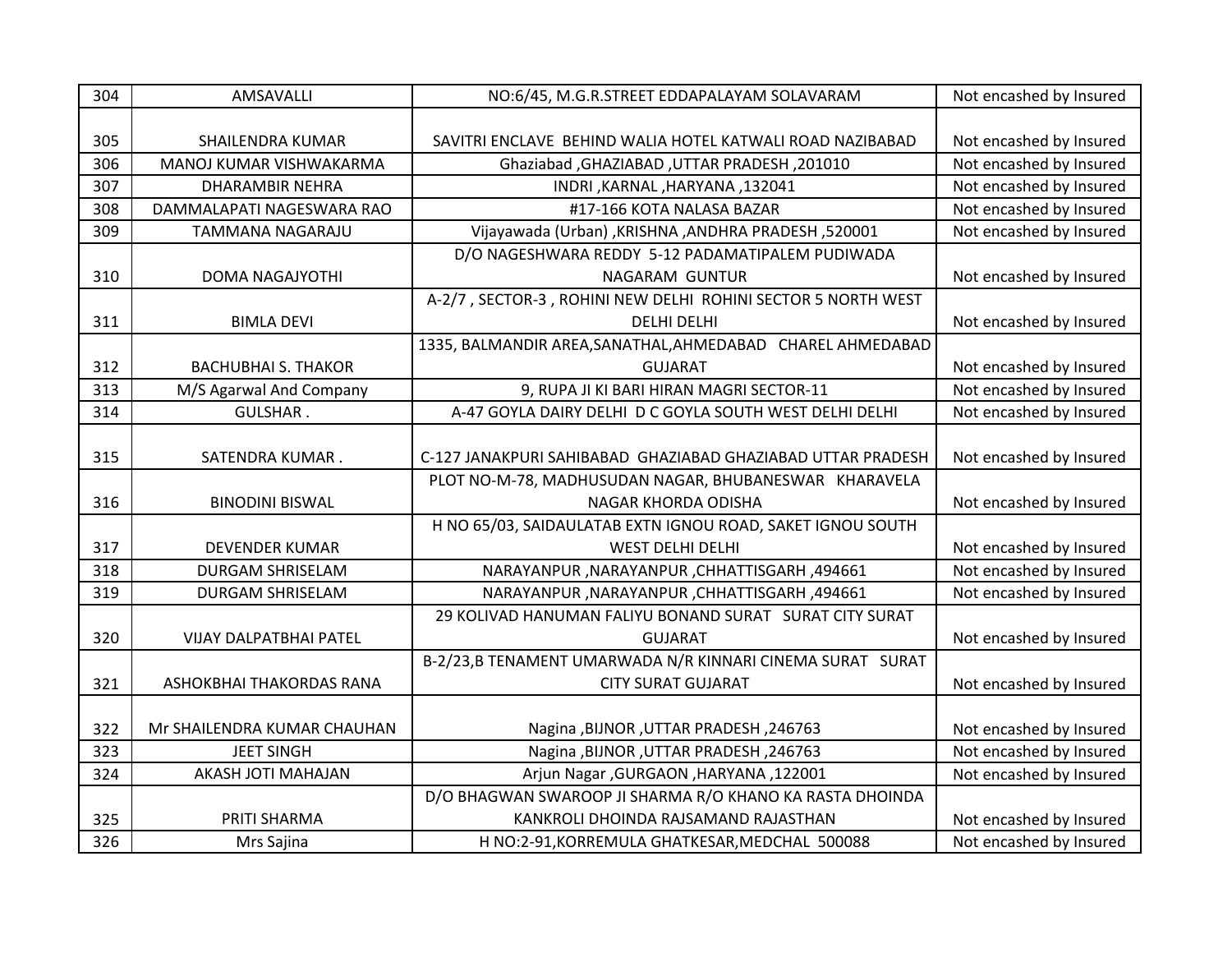| 327 | Mr BALAJI K.S                 | Mysore, MYSORE, KARNATAKA, 570022                                                                                | Not encashed by Insured                            |
|-----|-------------------------------|------------------------------------------------------------------------------------------------------------------|----------------------------------------------------|
| 328 | KAMJIBHAI KADVAJI DAMOR       | Vijaynagar, SABARKANTHA, GUJARAT, 383462                                                                         | Not encashed by Insured                            |
| 329 | Mr S M SHIVARAM               | Bangalore South , BANGALORE , KARNATAKA , 560050                                                                 | Not encashed by Insured                            |
|     |                               | W/O MR.KULDEEP M NADA VAIBHAVAM SUBRAMANYA PURA 2ND                                                              |                                                    |
| 330 | <b>SHWETHA B R</b>            | CROSS JB LOBO ROAD KOTTARA CHOWKI MANGALORE                                                                      | Not encashed by Insured                            |
| 331 | ROHAN JAWALKAR                | Bangalore North , BANGALORE , KARNATAKA , 560025                                                                 | Not encashed by Insured                            |
| 332 | NIYATI VIVEK SHAH             | Ahmadabad City, AHMEDABAD, GUJARAT, 380015                                                                       | Not encashed by Insured                            |
|     |                               | PLOT 4/A, BHUYANGDEV SOC, SOLA ROAD, GHATLODIA AHMEDABAD                                                         |                                                    |
| 333 | DINESH HARILAL PATEL          | <b>GUJARAT</b>                                                                                                   | Not encashed by Insured                            |
|     |                               | ROOM NO-2243 L.I.G 540 GUJARAT HOUSING BOARD PANDESARA                                                           |                                                    |
| 334 | <b>USHA J NAYAR</b>           | <b>SURAT CITY SURAT GUJARAT</b>                                                                                  | Not encashed by Insured                            |
|     |                               | PLOT NO-60, NIRMAL NAGAR SOC, CHIKUWADI, VARACHHA. SURAT SURAT                                                   |                                                    |
| 335 | RAKESHBHAI MANJIBHAI MANGROLA | <b>CITY SURAT GUJARAT</b>                                                                                        | Not encashed by Insured                            |
|     |                               |                                                                                                                  |                                                    |
|     |                               | B BLOCK R NO 30 KAMA HOSPITAL MAHAPALIKA MARG B M C OFFICE CST                                                   |                                                    |
| 336 | HARSHAL SHRIDHAR PAWAR        | MUMBAI GPO MUMBAI G.P.O. MUMBAI MAHARASHTRA                                                                      | Not encashed by Insured                            |
| 337 | <b>B K GURURAJA</b>           | Bangalore South , BANGALORE , KARNATAKA , 560078                                                                 | Not encashed by Insured                            |
| 338 | <b>ISHWARA BHAT</b>           | Bangaloresouth , BANGALORE , KARNATAKA , 562130                                                                  | Not encashed by Insured                            |
| 339 | <b>JOHN RAJAN</b>             | Bangalore North , BANGALORE , KARNATAKA , 560075                                                                 | Not encashed by Insured                            |
|     |                               | GEETANJALI APARTMENT BLOCK-7,3RD FLOOR, VIP ROAD TEGHORIA, OPP-                                                  |                                                    |
| 340 | VINOD KUMAR AGARWAL           | HALDIRAM Kolkata WEST BENGAL 700059                                                                              | Not encashed by Insured                            |
| 341 | ANANDKUMAR V M                | #6, FLAT NO G3 M R BUILDING NEAR VEERABADHRA SWAMY TEMPLE,<br>HENNUR MAIN ROAD, Bangalore North KARNATAKA 560077 | Not encashed by Insured                            |
|     |                               |                                                                                                                  |                                                    |
| 342 | <b>NALINI P</b>               | #249, 4TH CROSS LINGARAJPURAM OIL MILL ROAD ST THOMAS TOWN                                                       | Not encashed by Insured                            |
|     |                               | SALU DSOUZA CHAL NO 1/4 HARIYALI VILLAGE GROUP NO 4 TAGORE                                                       |                                                    |
|     |                               | NAGAR VIKROLI MUMBAI 400083 TAGORE NAGAR MUMBAI                                                                  |                                                    |
| 343 | PAMPAPATI B SHETTY            | <b>MAHARASHTRA</b>                                                                                               | Not encashed by Insured                            |
|     |                               | H.NO-252 SIHANI KALA GHAZIABAD GHAZIABAD GHAZIABAD UTTAR                                                         |                                                    |
| 344 | <b>BHUSHAN KUMAR.</b>         | PRADESH                                                                                                          | Not encashed by Insured                            |
| 345 | DHANA RAJU SAPPA              | G BELAGAM R BELAGAM JHADUPUDI SRIKAKULAM ANDHRA PRADESH                                                          |                                                    |
| 346 | <b>GRAVITON RESEARCH</b>      | 903-904 VIPUL SQUARE SUSHANT LOK - 1                                                                             | Not encashed by Insured<br>Not encashed by Insured |
|     |                               |                                                                                                                  |                                                    |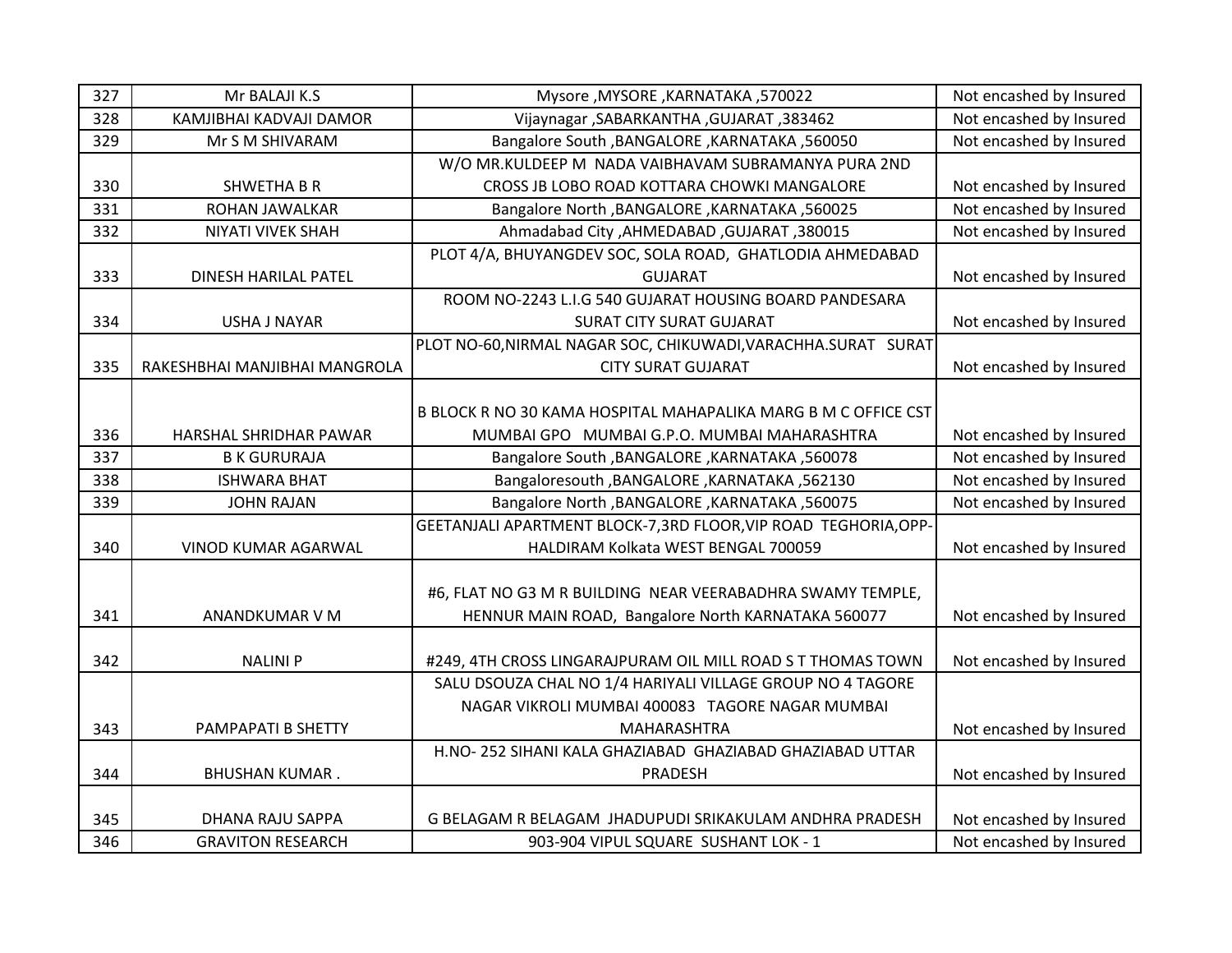| 347 | SK. JABIR HOSSAIN               | 13H, RAJIB ALI LANE EKBALPORE KOLKATA KOLKATA WEST BENGAL    | Not encashed by Insured |
|-----|---------------------------------|--------------------------------------------------------------|-------------------------|
|     |                                 |                                                              |                         |
|     |                                 | NO 203, SARASWATHI RAMAKRISHNAN STREET, VALASARAVAKKAM,      |                         |
| 348 | <b>SELVAMANI R K</b>            | CHENNAI, VALASARAVAKKAM TIRUVALLUR TAMIL NADU                | Not encashed by Insured |
| 349 | <b>SHAIKH AJARUDDIN</b>         | Chorasi , SURAT , GUJARAT , 394210                           | Not encashed by Insured |
| 350 | <b>BOBBIGANAPALLI VAISHNAVI</b> | PLOT NO:70 PRATHIKA MANSION 2 BRINDAVAN COLONY               | Not encashed by Insured |
|     |                                 | T 3 SUNDARBAI CHAWL S L GANESH NAGAR SHASHTRI NAGAR, KALINA  |                         |
| 351 | SACHIN B DIXIT                  | SANTACRUZ EAST                                               | Not encashed by Insured |
|     |                                 | #16-11-16/N/64-65 F NO.302, SANGAPANDU RANGA RESIDENCY       |                         |
| 352 | <b>RAVI CHANDRA N</b>           | MOOSARAMBAGH, MALAKPET, HYDERABAD                            | Not encashed by Insured |
| 353 | JEETENDRA KUMAR SINGH           | PLOT NO 13 CAPITAL CITY PHASE 2 SADDU                        | Not encashed by Insured |
|     |                                 | NO 77 CHORD ROAD 6TH CROSS 3RD STAGE 1ST BLOCK               |                         |
| 354 | <b>SUJATHA</b>                  | BASAVESHWARA NAGAR                                           | Not encashed by Insured |
|     |                                 | HNO:17-154/54/1 NETHAJI DEFENCE COLONY JAWAHAR NAGAR, BALAJI |                         |
| 355 | <b>SHAIK KHAJA MOHIDDIN</b>     | <b>NAGAR</b>                                                 | Not encashed by Insured |
| 356 | SAHEB RAM                       | 70 ADARSH GRAM RAILWAY ROAD NEAR HARISH CHAND SCHOOL         | Not encashed by Insured |
| 357 | MAINUL HAQUE CHOUDHURY          | <b>VILL-BALAIBILL</b>                                        | Not encashed by Insured |
| 358 | MUHAMAD ALI HISAMUDIN ALI       | 47-BHARDWAZ NAGAR, GODADARA,                                 | Not encashed by Insured |
|     |                                 | FLAT NO:273 PRAJAYA HOMES MASJIDPOOR VILLAGE, SHAMEERPET     |                         |
| 359 | RAMACHANDRADU HARI KRISHNAN     | <b>MANDAL RANGA REDDY</b>                                    | Not encashed by Insured |
| 360 | <b>SUNIL KUMAR SHARMA</b>       | K-2/2165 SHASTRI NAGAR BEHIND PREVIOUS MALL                  | Not encashed by Insured |
| 361 | <b>HANS HYUNDAI</b>             | <b>167 SUBHASH NAGAR IST FLOOR</b>                           | Not encashed by Insured |
| 362 | <b>ANUJ SHUKLA</b>              | COTTAGE NO-31 IIND FLR FRONT FLR WEST PATEL NAGAR            | Not encashed by Insured |
| 363 | RAJESH.                         | NO-21/8C 21/2 KAITHAKUZHI THIRUVITHANCODE                    | Not encashed by Insured |
|     |                                 | E-2003 ANMOL TOWER S.V. ROAD OPP PATEL PETROL PUMP GOREGAON  |                         |
| 364 | RATHNAMMA K KUMAR               | <b>WEST</b>                                                  | Not encashed by Insured |
|     |                                 | D NO 62, HIG-B-5-71, 2ND FLOOR SHIRKE APARTMENT KENGERI NEW  |                         |
| 365 | LOKESH H M                      | <b>TOWN</b>                                                  | Not encashed by Insured |
|     |                                 |                                                              |                         |
| 366 | <b>MANOJ POPATLAL GUTKA</b>     | C/2 1105 LOK EVEREST TATA SHANKAR DUSA MARG MULUND WEST      | Not encashed by Insured |
|     |                                 | #869 9TH MAIN WATER TANK BTM 2ND STAGE BANGALORE SOUTH       |                         |
| 367 | Mr MOHAN NAGRAJ DANI            | <b>BANNERGHATTA ROAD</b>                                     | Not encashed by Insured |
| 368 | <b>GOGULA PRABHAKAR</b>         | H NO:17-31, B C COLONY ROAD RAMAYAMPET                       | Not encashed by Insured |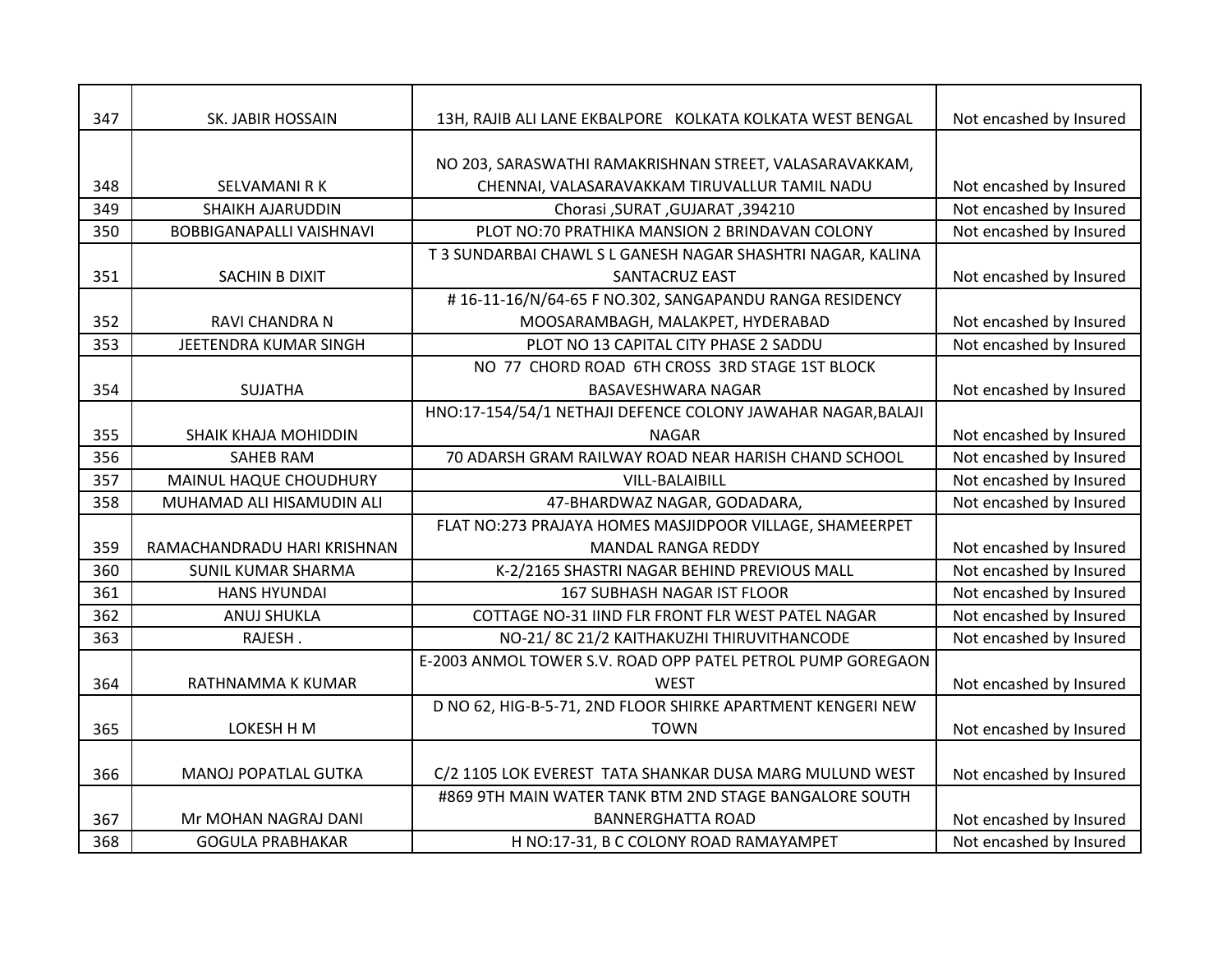| 369 | <b>RAM BHOOL</b>                | H.NO-113 GADHI CHAUKHANDI SEC-58                              | Not encashed by Insured |
|-----|---------------------------------|---------------------------------------------------------------|-------------------------|
|     |                                 |                                                               |                         |
| 370 | VIRGIN ATLANTIC AIRWAYS LIMITED | 314, 3RD FLOOR, TIME TOWER, MEHRAULI GURGAON ROAD,            | Not encashed by Insured |
|     |                                 | HO-NO-401 DONGRI TARODI DHARAVI MANDIR ROAD MIRA BHAYANDER    |                         |
| 371 | <b>ROCKEY MANVEL NUNES</b>      | <b>DONGRI VILLAGE</b>                                         | Not encashed by Insured |
|     |                                 | S/O SHIVA SINGH R/O 81 UMARWAS DAGALA MAGARI TE-              |                         |
| 372 | <b>NIMA SINGH</b>               | KUMBHALGARH                                                   | Not encashed by Insured |
| 373 | Mrs HEMLATA RAI                 | C-104 JAIPURIA SUNRISE GREEN AHINSA KHAND-2 INDRAPURAM        | Not encashed by Insured |
|     |                                 | NO 732 FLAT NO PH-1 HOMES 3RD MAIN 9TH CROSS HOYSALA          |                         |
| 374 | <b>GOPALYKV</b>                 | RAMAMURTHY NAGAR                                              | Not encashed by Insured |
| 375 | <b>CHANDRAKANT PATEL</b>        | AT:VALETAVA, TA:NADIAD DI:KHEDA                               | Not encashed by Insured |
| 376 | <b>KARRA VENKAT NAG</b>         | H NO:10-294 VASANTHAPURI COLONY MALKAJGIRI                    | Not encashed by Insured |
| 377 | <b>GRIJ KUMAR SAHU</b>          | <b>MATHPURENA RAIPUR</b>                                      | Not encashed by Insured |
| 378 | <b>RAJESH DEVI</b>              | H NO- 69 ,, VILL - SAHINBABAD SAHIBABAD                       | Not encashed by Insured |
| 379 | <b>K MANASA</b>                 | #3-126/1/C, SRI LAXMI NAGAR COLONY BODUPPAL, GHATKESAR        | Not encashed by Insured |
| 380 | KISHOR GANPATBHAI SONAVIA       | 130 GAYATRI NAGAR SOCIETY                                     | Not encashed by Insured |
|     |                                 | POOTHAMKUNNEL HOUSE NIRAPPU EAST VAZHAPPILLY P.O,             |                         |
| 381 | ELSY JOSE.                      | MUVATTUPUZHA                                                  | Not encashed by Insured |
|     |                                 |                                                               |                         |
| 382 | <b>VARSHA F CHRISTIN</b>        | F-103 NARSHING STAFF QTRS, SMIMER HOSPITAL SAHARA DARWAJA     | Not encashed by Insured |
| 383 | <b>HARSH LATA SHARMA</b>        | DADUKA BHALOJI KOTHPUTLI JAIPUR                               | Not encashed by Insured |
|     |                                 | FLAT NO. 806, VG BLOCK HIMA SAI LAKE VIEW TOWERS NALLAGANDLA, |                         |
| 384 | <b>D ABHISHEK</b>               | SERILINGAMPALLY                                               | Not encashed by Insured |
| 385 | <b>MOHAN KUMAR J</b>            | NO 14/8 ANANDAN STREET                                        | Not encashed by Insured |
| 386 | <b>KOMALLA SANGAIAH</b>         | 1-82/1, RAMANUSAPUR SHAMSHABAD                                | Not encashed by Insured |
|     |                                 | 1175 SHREE KRISHNA BLDG R NO 304 3RD FLR MURLIDHAR NAGAR      |                         |
| 387 | PANKAJ PANACHAND MARU           | <b>OSWAL PARK BHIWANDI</b>                                    | Not encashed by Insured |
| 388 | Mr SAPAN KUMAR                  | <b>BL-53 SHALIMAR BAGH</b>                                    | Not encashed by Insured |
| 389 | N CHARAN TEJA                   | #20-75, SAVITRI SADAN APTS                                    | Not encashed by Insured |
|     |                                 | 18 MAHARASHTRA LAXMI MANDAL C.H.S. SHYAM NAGAR JOGESHWAERI    |                         |
| 390 | SUDHEER NIVATE                  | <b>EAST</b>                                                   | Not encashed by Insured |
|     |                                 | S/O JAWAHAR R/O DHANI BAGARIYAWALI, POST-HANSPUR, TEH.        |                         |
| 391 | CHHOTU                          | SHRIMADHOPUR, DIST.- SIKAR                                    | Not encashed by Insured |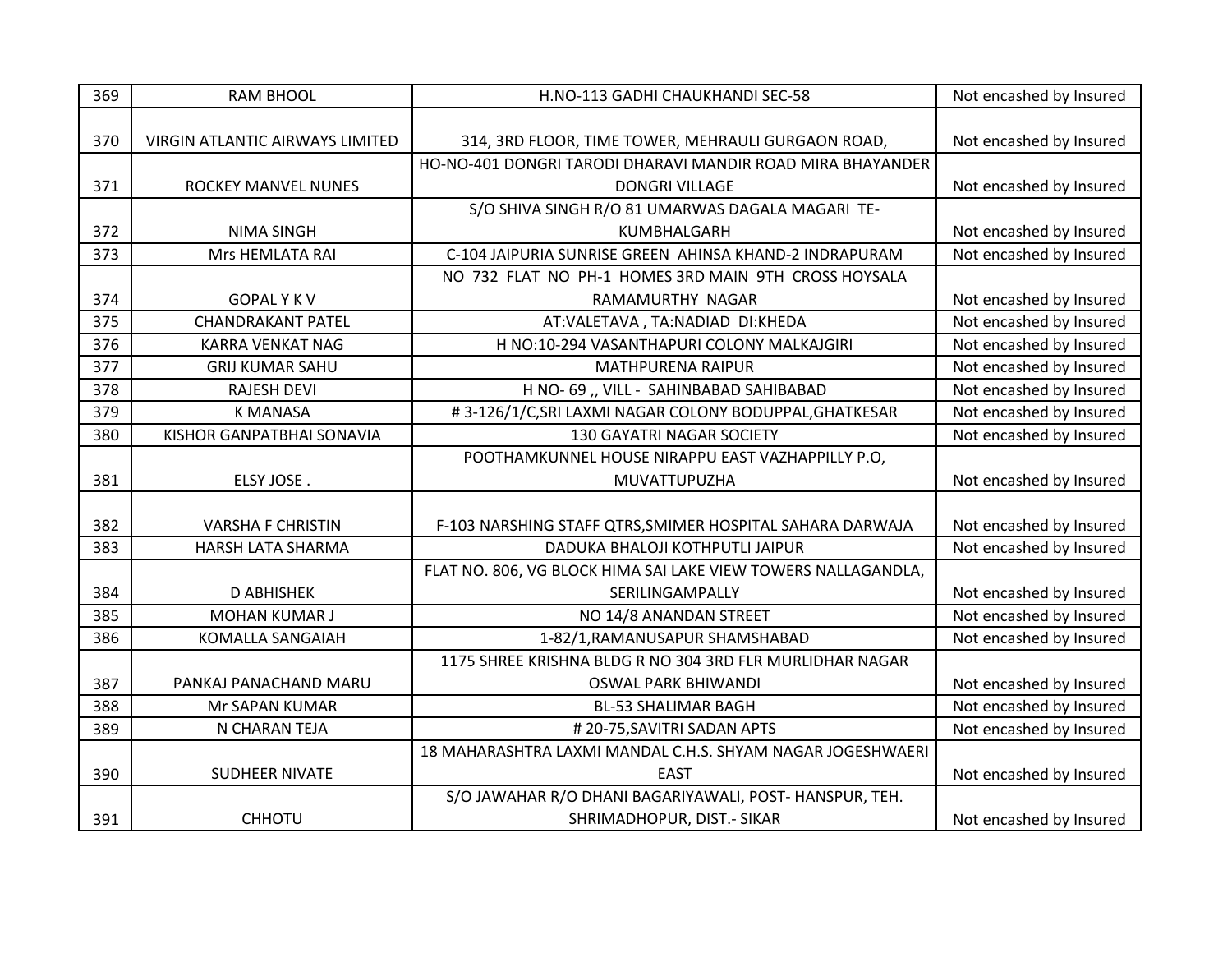|     |                              | #201 11TH MAIN NEAR SAINT MARRY CHURCH BOMMANAHALLI           |                         |
|-----|------------------------------|---------------------------------------------------------------|-------------------------|
| 392 | JEER JADESHA                 | <b>BANGALORE</b>                                              | Not encashed by Insured |
| 393 | <b>KARMU GUPTA</b>           | S/O RAMRUP SAH 336 J.J COLONY SECTOR-10                       | Not encashed by Insured |
| 394 | <b>AMAR NATH</b>             | S/O CHAUTHI PRASAD 7C68 OBRA COLONY WARD 18 PARSHOI           | Not encashed by Insured |
| 395 | SATENDER CHAUHAN             | 775 VILLAGE GARHI BAKHTAWARPUR                                | Not encashed by Insured |
|     |                              |                                                               |                         |
| 396 | <b>VENKATANAMBI N</b>        | 8/7, VEERAMUDAIYAN 3RD STREET ALAGAPPAN NAGAR MADURAI 625102  | Not encashed by Insured |
| 397 | ARJUN LAL LOHAR              | S/O TULSA JI LOHAR R/O SONIYANA ROAD BHAVA KANKROLI           | Not encashed by Insured |
|     |                              | 405 RAM CHANDRA NIWAS TOWER B WING SECTOR 12A                 |                         |
| 398 | <b>RINA PATNAIK</b>          | KOPARKHAIRANE NAVI MUMBAI                                     | Not encashed by Insured |
|     |                              | PLOT NO-A8, SECOND FLOOR, ZITRAI MATA RESIDENCY, AMBETHAN     |                         |
| 399 | <b>AMAR MORE</b>             | CHOWK, CHAKAN                                                 | Not encashed by Insured |
| 400 | <b>RAKESH SAHANI</b>         | 312 1ST FLOOR AMBIKA VIHAR PASCHIM VIHAR                      | Not encashed by Insured |
| 401 | ANKIT.                       | RZ-B-71-JAI VIHAR NAJAFGARH                                   | Not encashed by Insured |
|     |                              | "VARJ" SARABHAI PARK B/H SHYAMAL FLY OVER 132 FT RING ROAD    |                         |
| 402 | <b>KAMLESH K SHETH</b>       | SATELLITE                                                     | Not encashed by Insured |
|     |                              |                                                               |                         |
| 403 | RAJENDRA M SHAH              | 4-NAGORI PARK, NR. JAYMALA BUS STAND, BHADUAT NAGAR, ISANPUR, | Not encashed by Insured |
| 404 | <b>SHRIKANT M SHAH</b>       | 52, SHIVAM SOCIETY NR NIRMAL SOCIETY CANAL ROAD               | Not encashed by Insured |
| 405 | <b>VINOD KUMAR SINGH</b>     | PANANIA BANKEY BAZAR DIST GAYA                                | Not encashed by Insured |
| 406 | <b>KISHAN SAHU</b>           | ROYAL MOTORS RING RAOD NO 2 MAHRANA PRATAP CHOWK              | Not encashed by Insured |
| 407 | <b>CHAUDHARY VINAY KUMAR</b> | A-146, PANDAV NAGAR MEERUT                                    | Not encashed by Insured |
|     |                              |                                                               |                         |
| 408 | <b>TOUSIF AHMED</b>          | ILLIYAS NAGAR 6TH CROSS WARD NO 32 NEAR BYPASS RING ROAD      | Not encashed by Insured |
| 409 | RAMESH GOUD BEESA            | H NO:2-91, KORREMULA GHATKESAR, MEDCHAL 500088                | Not encashed by Insured |
|     |                              | C-1/7 SHREE VIJAYKUNJ COOP SOCIETY NEAR ANKUR HOSPITAL BEHIND |                         |
| 410 | <b>RAMESH GALA</b>           | ESTATE BANK KANJUR MARG EAST                                  | Not encashed by Insured |
| 411 | <b>RAKESH TANKEKAR</b>       | 14-1-152/1 SEETARAMPET MANGALGHAT                             | Not encashed by Insured |
| 412 | SATYA NARAYAN SUTHAR         | S/O SHANKAR LAL SUTHAR SUTHARO KA MOHALLARAILMAGARA           | Not encashed by Insured |
|     |                              | 5TH WARD NEAR RAMA MANDIR TEMPLE BASAVAPATTAN GANGAVATHI      |                         |
| 413 | NAGESHWAR RAO                | RURAL GANGAVATHI                                              | Not encashed by Insured |
| 414 | <b>RAMKUMAR S</b>            | NO 11/40 AGRAM STREET THIRUVALLUR                             | Not encashed by Insured |
| 415 | <b>MOHD YAKOOB</b>           | 150 JEETPUR MALIK MUEAD NAGAR GHAZIABAD                       | Not encashed by Insured |
| 416 | SAURABH KUMAR SINGH          | 503, CELEBRITY HOMES GAYATRI NAGAR GODAVARI HOMES             | Not encashed by Insured |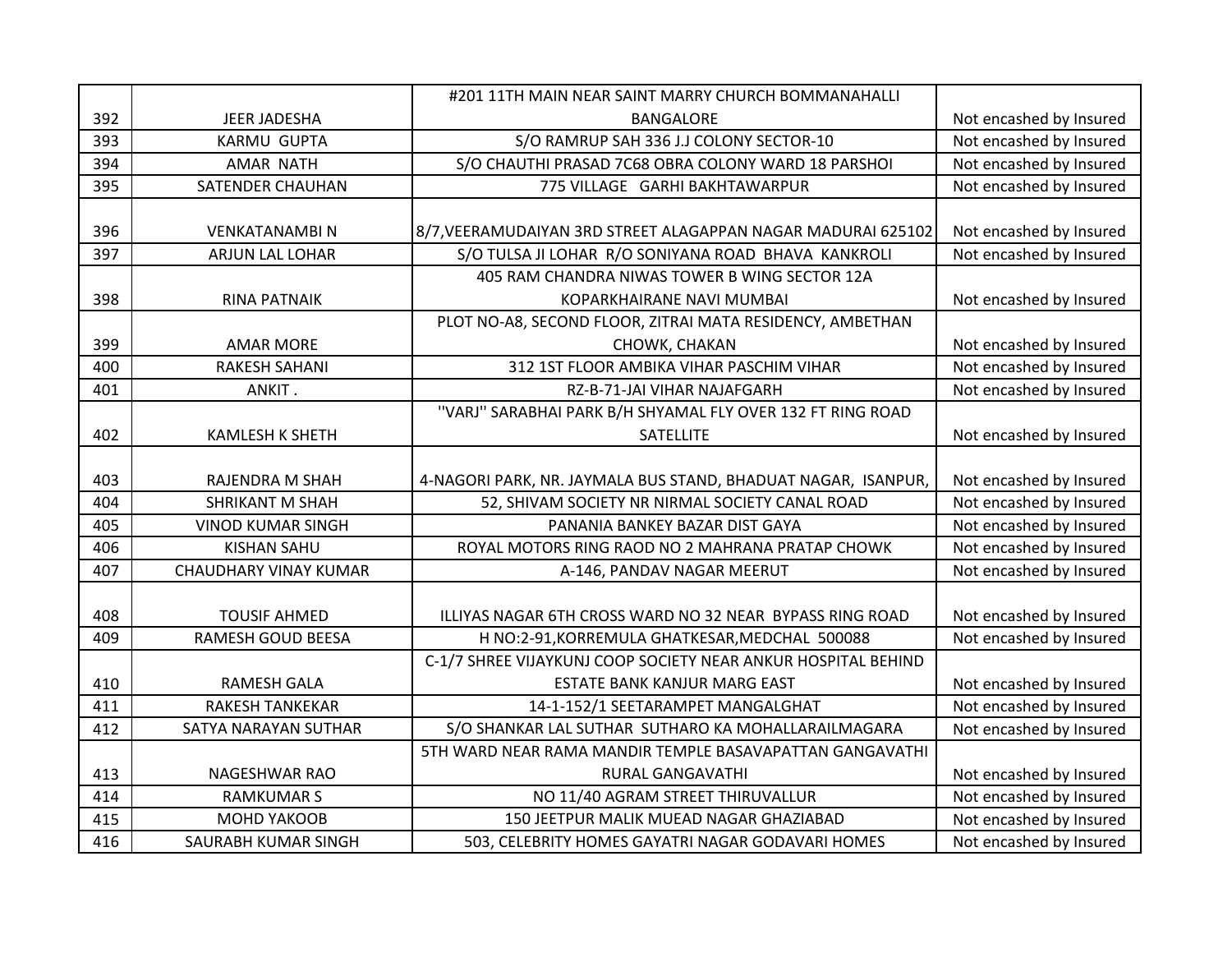| 417 | RAJENDRA KUMAR PURBIA           | S/O AMBA LAL JI INSIDESURAJPOL KANKROLI                             | Not encashed by Insured |
|-----|---------------------------------|---------------------------------------------------------------------|-------------------------|
| 418 | JAKIR.                          | 755/1 MASOORI-3                                                     | Not encashed by Insured |
| 419 | <b>AMLESH KUMAR</b>             | 62A/5/DT-30 BHARAT NAGAR KHODA                                      | Not encashed by Insured |
| 420 | MAHAVEER PRASAD PANCHOLI        | <b>BHAGAT SINGH COLONY NAINWA</b>                                   | Not encashed by Insured |
|     |                                 | 16 PATHRAKALIAMMAN KOVIL STREET MALLANKINAR KARLAPATTI              |                         |
| 421 | <b>KAMARAJ S</b>                | VIRUDHUNAGAR                                                        | Not encashed by Insured |
| 422 | PRALHAD SHRIKANT YADAV          | 624,D WARD KUMBHAR GALLI KOLHAPUR                                   | Not encashed by Insured |
|     |                                 |                                                                     |                         |
| 423 | <b>DESH DEEPAK SADH</b>         | H NO-223,1ST FLOOR, KAILASH HILL, EAST OF KAILASH, NEW DELHI, DELHI | Not encashed by Insured |
| 424 | MIRZA FIRDOOZ JHANA             | F NO. A-1, H NO. 1-2-169 VISHAL RESIDENCY, GOKUL NAGAR              | Not encashed by Insured |
| 425 | PONNUCHAMY VAIRAMUTHU           | NO 2/53, SOUTH STREET, VELLAKULAM, SANKARAN KOIL                    | Not encashed by Insured |
| 426 | CHIRAG VISHNUBHAI PATEL         | 1 RAMNAGAR HIGHWAY AT POST UNAVA MAHESANA                           | Not encashed by Insured |
| 427 | <b>BISHAMBER LAL ARORA</b>      | F 7/33 KRISHNA NAGAR                                                | Not encashed by Insured |
|     |                                 | #2 KRISHNA VASANTH NILAYAM OM SHAKTHI LAYOUT                        |                         |
| 428 | DEEPIKA.                        | GARVEBHAVIPALYA                                                     | Not encashed by Insured |
|     |                                 |                                                                     |                         |
| 429 | <b>MANOJ SAKHARAM BHOYE</b>     | AT DABHADI CHINCHPADA POST SAYVAN TAL DAHANU DABHADI TALSARI        | Not encashed by Insured |
|     |                                 | S/O SHUKPAL VILL KHAMBI PAACH BISA MOHALLA 118 KHAMBI PALWAL        |                         |
| 430 | YADRAM SINGH                    | <b>HARYANA</b>                                                      | Not encashed by Insured |
| 431 | <b>NISHA PHILIP</b>             | 11-2 THITTA VILAI THIRPARAPPU                                       | Not encashed by Insured |
|     |                                 | S/O THONTHI, NO: 2.2.9, VADAKKU STREET, KUTCHANOOR,                 |                         |
| 432 | CHINNASAMY. T                   | UTHAMAPALAYAM TK, THENI DT                                          | Not encashed by Insured |
| 433 | <b>VELMURUGAN P</b>             | S/O C.PANDIAN, 4/22 PAPPAGUDI, SIVANANAPURAM,                       | Not encashed by Insured |
| 434 | ARCHIT K PRASAD.                | 481/82 RANKA HEIGHTS 4TH MAIN 7TH CROSS DOMLUR LAYOUT               | Not encashed by Insured |
| 435 | <b>MANOJ PATHAK</b>             | <b>SHOE PALACE</b>                                                  | Not encashed by Insured |
| 436 | SUNDARA RAMA RAJU KUSUMA        | C/O. K PARTHASARATHI,                                               | Not encashed by Insured |
|     |                                 | ANDRILLA APPARTMENT f/in-103 BELTOLA, OPP ST MARTIN                 |                         |
| 437 | DIPAK MAZUMDER                  | SHOPPE, GUWAHATI                                                    | Not encashed by Insured |
| 438 | <b>DHARMENDRA SINGH</b>         | S/O NARESH SINGH JADON                                              | Not encashed by Insured |
| 439 | <b>MARIS CEMENT PRIVATE LTD</b> | D NO 1996, KRISHNA COLONY,                                          | Not encashed by Insured |
| 440 | <b>DEEPAK TYAGI</b>             | H-51/98, MAIN GALI, H BLOCK, WEST JYOTI NAGAR,                      | Not encashed by Insured |
| 441 | SHAALIMASTHAN.                  | NO 51/25 TAIYAPPAN ST SEVENWELLS                                    | Not encashed by Insured |
| 442 |                                 |                                                                     |                         |
|     | <b>MOHINI SINGH</b>             | 225 KADKAD MODEL SHAHEED NAGAR PS-LINK ROAD                         | Not encashed by Insured |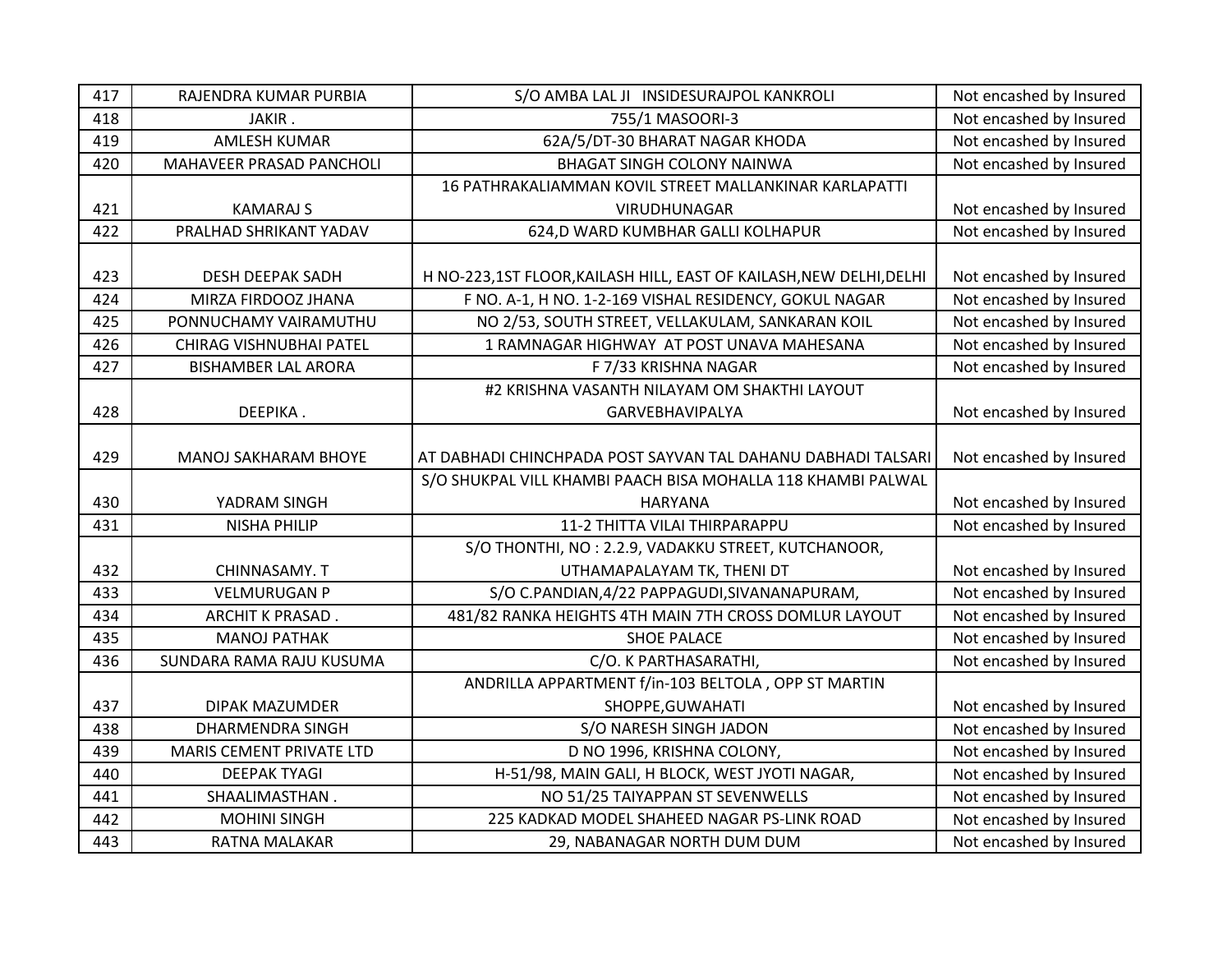| 444<br>445 | TAJ MOHAMMAD LALLA CHHOUDHARI<br><b>PONMANI R</b>    | SHANTI NAGAR PEERANI PADA NR SUPER STAR BAKERY BHIWANDI              | Not encashed by Insured |
|------------|------------------------------------------------------|----------------------------------------------------------------------|-------------------------|
|            |                                                      | 7/486 SAKTHI NAGAR,                                                  | Not encashed by Insured |
| 446        | VINITA VISHNUPANT THORWE                             | BARABHAI COLONY AT PO KADA ASHTI BID                                 | Not encashed by Insured |
|            |                                                      | 4 SHREE PRABHU MANGAL, AKASH RESIDENCY, CHANAKYA NAGAR,              |                         |
| 447        | NILESH PRABHAKAR KANKAREJ<br><b>CHARANDEEP SINGH</b> | SALUNKE NAGAR. KAMATWADE. NASHIK.                                    | Not encashed by Insured |
| 448        |                                                      | S/O SHRI AMARJIT SINGH                                               | Not encashed by Insured |
| 449        | RAHUL P.                                             | RAHUL BHAVANAM SRPM P O THAZHAVA KARUNAGAPPALLY                      | Not encashed by Insured |
| 450        | CHANDRASHEKHAR CHAVANDA                              | A/P SHASHIKANT A DALAL TEACHER COLONY, AKHADA WARD,<br>PANDHARKAWAD  | Not encashed by Insured |
| 451        | PUSHKAR SINGH RAWAT                                  | R/O POST OFFICE HATOODNDI,                                           | Not encashed by Insured |
| 452        | <b>MANOWAR HOSSAIN</b>                               | 102 S.A. FARUQEE ROAD(V),                                            | Not encashed by Insured |
| 453        | <b>VICKY</b>                                         | H NO-138 DABUA COLONY NIT FARIDABAD                                  | Not encashed by Insured |
| 454        | <b>VIKAS AGARWAL</b>                                 | US 101 GALI NO 4 2ND FLOOR OPP YADAV DAIRY MANDAWALI                 | Not encashed by Insured |
|            |                                                      | GUNJAN PALIWAL D/O DINESH CHANDRA PALIWAL NEAR HANUMAN               |                         |
| 455        | <b>GUNJAN PALIWAL</b>                                | TEMPLE GANESH NAGAR JAWAD                                            | Not encashed by Insured |
|            |                                                      | S-2 Samahita Apartments 11   Main Vinayaka L/O 3rd Stage Vijayanagar |                         |
| 456        | Govinda Padaki                                       | Bangalore North KARNATAKA 560040                                     | Not encashed by Insured |
|            |                                                      | KEN MAGNOLIA APTS., 4 CHURCH STREETFLAT A4, MOGAPPAIR                |                         |
| 457        | <b>BEJOY KOSHY</b>                                   | <b>EASTCHENNAL</b>                                                   | Not encashed by Insured |
|            |                                                      | Building No-141g Pasayadan Ubha bazaar Sawantwadi District-Sindhu    |                         |
| 458        | <b>ROHAN SHASHIKANT</b>                              | Sawantwadi MAHARASHTRA 416510<br>Durga                               | Not encashed by Insured |
|            |                                                      | ROOM NO-05 MIECHAL DSOUZA CHAWL RAM NAGAR NEAR JAIN MANDIR           |                         |
| 459        | KAMLESH DATTATRAY DESAI                              | Mumbai MAHARASHTRA 400086                                            | Not encashed by Insured |
| 460        | <b>AJIT KUMAR</b>                                    | 16 BANIYA BAZAR DILKUSHA Lucknow UTTAR PRADESH 226001                | Not encashed by Insured |
| 461        | <b>SUNIL KUMAR SAHNI</b>                             | VILL MEERPURP.O MUBARIKPURTEH DERABSSI, SAS NAGAR                    | Not encashed by Insured |
|            |                                                      | FLAT NO 1605 16TH FLR LAVENDER CHSLDHOKALI EVEREST WORLD             |                         |
| 462        | <b>MANISH V RAUT</b>                                 | KOLSHET ROADTHANE                                                    | Not encashed by Insured |
|            |                                                      | B-26 JAY-MALA SADAN MALAD WEST LIBERTY GARDEN MALAD WEST             |                         |
| 463        | DEEPAK PUNSHI SHAH                                   | MAHARASHTRA 400064                                                   | Not encashed by Insured |
|            |                                                      | VILL-CHITHERA MOHALLA-KHERA DADRI ACHHEJA UTTAR PRADESH              |                         |
| 464        | SANJAY                                               | 203207                                                               | Not encashed by Insured |
|            |                                                      | NO - 399,5TH SOUTH CROSS STREET SREE KAPALEESWARAR NAGAR             |                         |
| 465        | <b>GNANA STALIN</b>                                  | NEELANGARAI, CHENNAI                                                 | Not encashed by Insured |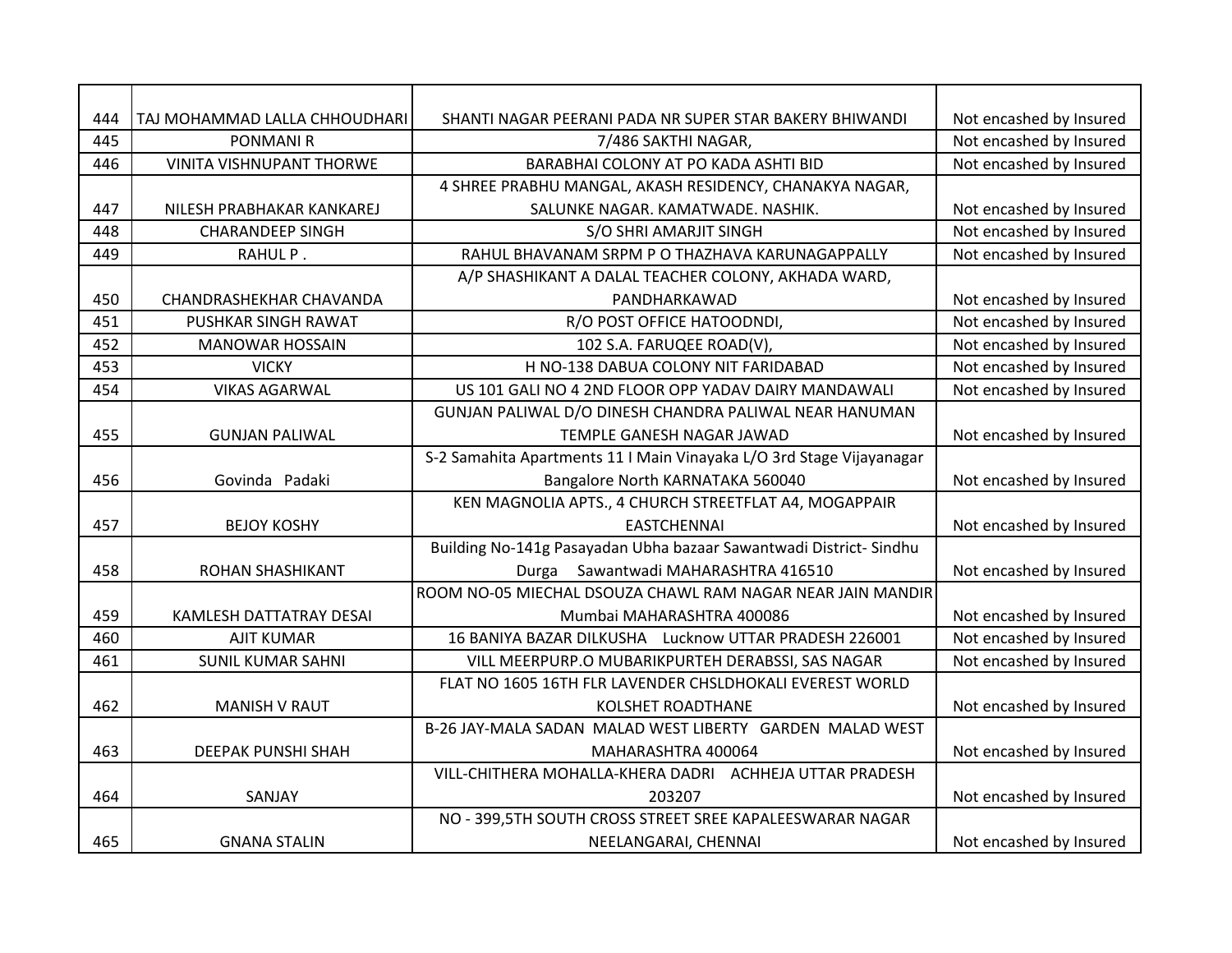| 466 | <b>ABUBACKER A</b>          | NO 49/60PERIYANNA STREETSEVEN WELLS                            | Not encashed by Insured |
|-----|-----------------------------|----------------------------------------------------------------|-------------------------|
| 467 | <b>ANJANI KUMAR</b>         | S/O RAM GOPAL#WARD NO.-9, SURAJGARH                            | Not encashed by Insured |
| 468 | Heli Malik                  | AT- PATJOSHIPUR, PO- BAKU                                      | Not encashed by Insured |
|     |                             | Sibsagar ASSAM<br>BOROGURI GAON POST UDAIPUR NO 1 SIBASGAON    |                         |
| 469 | PRANJIT PEGU                | 785662                                                         | Not encashed by Insured |
|     |                             | RUSA FARM GUMANI WALA DEHRADUN Dehradun UTTARAKHAND            |                         |
| 470 | PIYUSH BALA UNIWAL          | 249204                                                         | Not encashed by Insured |
| 471 | <b>SHAREEK N</b>            | NAKKUTH HOUSE PUTHUR PO MALAPPURAM                             | Not encashed by Insured |
|     |                             | 119/9 Lucky Plaza Arjuna Nagar Periyasemur ERODE TAMIL NADU    |                         |
| 472 | Raja Y                      | 638004                                                         | Not encashed by Insured |
| 473 | <b>THANGASAMY M</b>         | NO-16C1, THENVADAL STREET, PULIANGUDI                          | Not encashed by Insured |
| 474 | AKSHYA CHATRA.              | G-20/90 SECTOR-7 ROHINI                                        | Not encashed by Insured |
| 475 | CHINNADURAI C               | OLD NO:2/43A, NEW NO:879, ANAVAYAL, L.N. PURAM, ALANGUDI,      | Not encashed by Insured |
|     |                             | 5/531A(16/39)KOTTAMALIL HOUSE PATTIKKAD P O, PANANCHERY        |                         |
| 476 | RUJITHA P                   | <b>THRISSUR</b>                                                | Not encashed by Insured |
|     |                             | ROOM NO A 3 313 90 FEET ROAD NEW MAHARASTRA NAGAR Mumbai       |                         |
| 477 | SHAIKH MOHD ALAM ABDULHAFIZ | MAHARASHTRA 400017                                             | Not encashed by Insured |
|     |                             | NUMBER B-2/105 RATEHNAGAR NAWASHAR NAWANSHAHAR PUNJAB          |                         |
| 478 | SUDESH KUMARI               | 144514                                                         | Not encashed by Insured |
| 479 | RUBAB HAUSAN                | 326 KASABBARA RAIZABAD<br>FAIZABAD UTTAR PRADESH 224001        | Not encashed by Insured |
|     |                             |                                                                |                         |
| 480 | <b>RAJINDER KUMAR</b>       | Ward No-6, Post office Near Devi Mandir Guraora HARYANA 123035 | Not encashed by Insured |
|     |                             | RAMGAG NAGAR OPP SURYA DARSHAN BLDG MULUND WEST Mumbai         |                         |
| 481 | ARVIND MANNALAL AGRAHARI    | MAHARASHTRA 400080                                             | Not encashed by Insured |
|     |                             | 2-2-647/230/1 CE Colony Bagh Amberpet Near Ayyappa temple      |                         |
| 482 | Shilpa Kasireddy            | Amberpet TELANGANA 500013                                      | Not encashed by Insured |
|     |                             | S/O SUNIL CHAND SARKARNO 2 HARCHARAN BAGHANDHERIA MORH         |                         |
| 483 | <b>SWARUP KUMAR SARKAR</b>  | <b>NEW DELHI</b>                                               | Not encashed by Insured |
| 484 | <b>VIJAY KALAL</b>          | S/O SHANKAR LAL KALAL R/O BILDI DUNGARPUR                      | Not encashed by Insured |
| 485 | <b>GAGAN CHOUDHARY.</b>     | 2B/433 VASUNDHARA GZB                                          | Not encashed by Insured |
|     |                             | BLDG NO 6 B WING R NO 22 JAI TRIMURTHI CHS NEAR SAYADRI SOC    |                         |
| 486 | SNEHARSH P KAMBLI           | <b>KALWA THANE</b>                                             | Not encashed by Insured |
|     |                             |                                                                |                         |
| 487 | AMZADAHMAD NAJMODDIN MOMIN  | 202 MAYURA APPT KADAMWADI ROAD LISHA HOTEL NEAR KOLHAPUR       | Not encashed by Insured |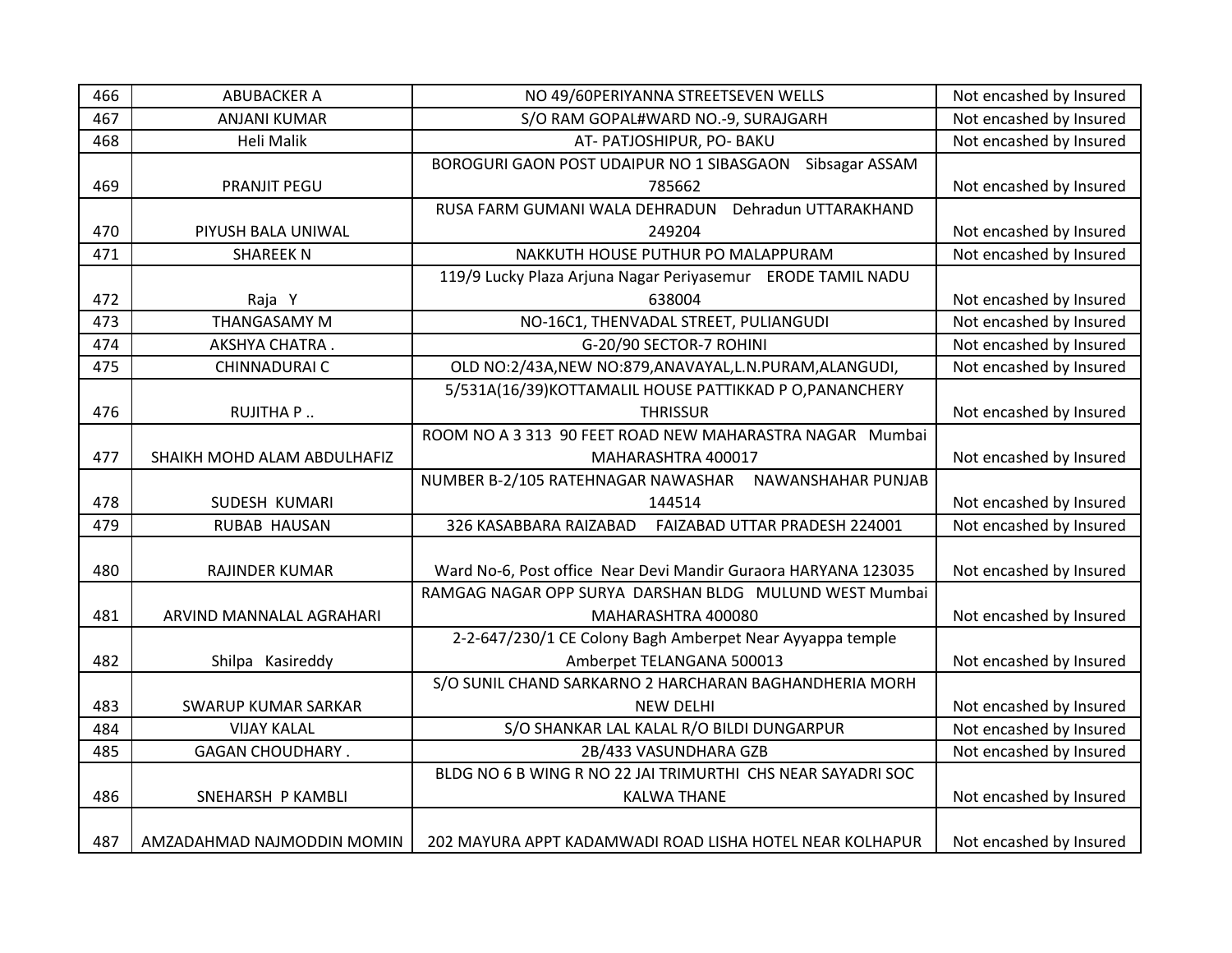| 488 | <b>ANNADURAIK</b>          | NO:23 A/3 BHARATHIYAR STREET , ILAYANGUDI, SIVAGANGA                  | Not encashed by Insured |
|-----|----------------------------|-----------------------------------------------------------------------|-------------------------|
| 489 | <b>SANJAY SINGH</b>        | H NO 223 SALABAD DHAMAIRA SAINABULANDSHAHR                            | Not encashed by Insured |
|     |                            | PLOT NO-42 KHASRA NO-24/5PHASE-2 NANGLI VIHARNANGLI SAKRAWATI         |                         |
| 490 | <b>ASHWANI PANWAR</b>      | <b>DELHI</b>                                                          | Not encashed by Insured |
| 491 | <b>AMIT WALIA</b>          | A-160 BLOCK - A SURAJ MAL VIAHR                                       | Not encashed by Insured |
|     |                            |                                                                       |                         |
| 492 | <b>RAJWANT SINGH</b>       | S/O NAROTAM SINGHPO BARYARA SADOH 34 BARYARA MANDI KOTLI              | Not encashed by Insured |
| 493 | <b>SHEKHAR SHARMA</b>      | HOUSE NO-464, MITRAON, SOUTH WEST DELHI                               | Not encashed by Insured |
|     |                            | BLDG NO-31/33,R NO-2, GRD FLR, 6TH LANE, KAMATHIPURA, MUMBAI-         |                         |
| 494 | SHWETA OMPRAKASH JORIGAL   | 400008                                                                | Not encashed by Insured |
| 495 | <b>CHETAN LAXMAN GHULE</b> | SR.NO148, ROAD NO 13, GANESH NAGAR BOPKHEL                            | Not encashed by Insured |
|     |                            | VILLA NO 19, MEGA VISTA VILLAS, NEAR JAGAN STUDIOS, PRAGATHI          |                         |
| 496 | SRINIVASA MURTHY V         | NAGAR HYD TELANGANA 500090                                            | Not encashed by Insured |
|     |                            |                                                                       |                         |
| 497 | PRADEEP ANEJA              | SAMARTH GARDEN G1905 BHANDUP Mumbai MAHARASHTRA 400078                | Not encashed by Insured |
|     |                            | A/13 DEVDATTA CHS, SUBHASH ROAD DOMBIVALI WEST Kalyan                 |                         |
| 498 | SRINIVAS MURTHY            | MAHARASHTRA 421202                                                    | Not encashed by Insured |
|     |                            | PLOT NO-511(J), NaYAPALLI, NEAR SRIRAM VIHAR APARTMENT,               |                         |
| 499 | JOGINATH PANDA             | Bhubaneswar ODISHA 751012                                             | Not encashed by Insured |
| 500 | Amit Srivastava            | 1/155 Nawabganj Arya Nagar UTTAR PRADESH 208002                       | Not encashed by Insured |
|     |                            | 103 10-B Alica Nagar Lokhandwala Akurli Road Kandivali East KANDIVALI |                         |
| 501 | Ankesh Porwal              | EAST MAHARASHTRA 400101                                               | Not encashed by Insured |
|     |                            |                                                                       |                         |
| 502 | Shruti Deepak Parab        | 207 ADITYA APART HAJI BAPU ROAD OPP MUNCIPLESCHOOL MUMBAI             | Not encashed by Insured |
|     |                            |                                                                       |                         |
| 503 | Shreya Deepak Parab        | 207 ADITYA APART HAJI BAPU ROAD OPP MUNCIPLESCHOOL MUMBAI             | Not encashed by Insured |
|     |                            |                                                                       |                         |
| 504 | Aishwarya Deepak Parab     | 207 ADITYA APART HAJI BAPU ROAD OPP MUNCIPLESCHOOL MUMBAI             | Not encashed by Insured |
|     |                            |                                                                       |                         |
| 505 | Janaki Ramchandra Parab    | 207 ADITYA APART HAJI BAPU ROAD OPP MUNCIPLESCHOOL MUMBAI             | Not encashed by Insured |
|     |                            |                                                                       |                         |
| 506 | Mrudula Deepak Parab       | 207 ADITYA APART HAJI BAPU ROAD OPP MUNCIPLESCHOOL MUMBAI             | Not encashed by Insured |
|     | ANAND KUMAR CHANDRA KUMAR  | A/204, BLDG NO-2, JINESHWAR VIHAR, BOLINJ ROAD, VIRAR (WEST),         |                         |
| 507 | <b>MISHRA</b>              | NEAR CENTRAL PARK, VIRAR                                              | Not encashed by Insured |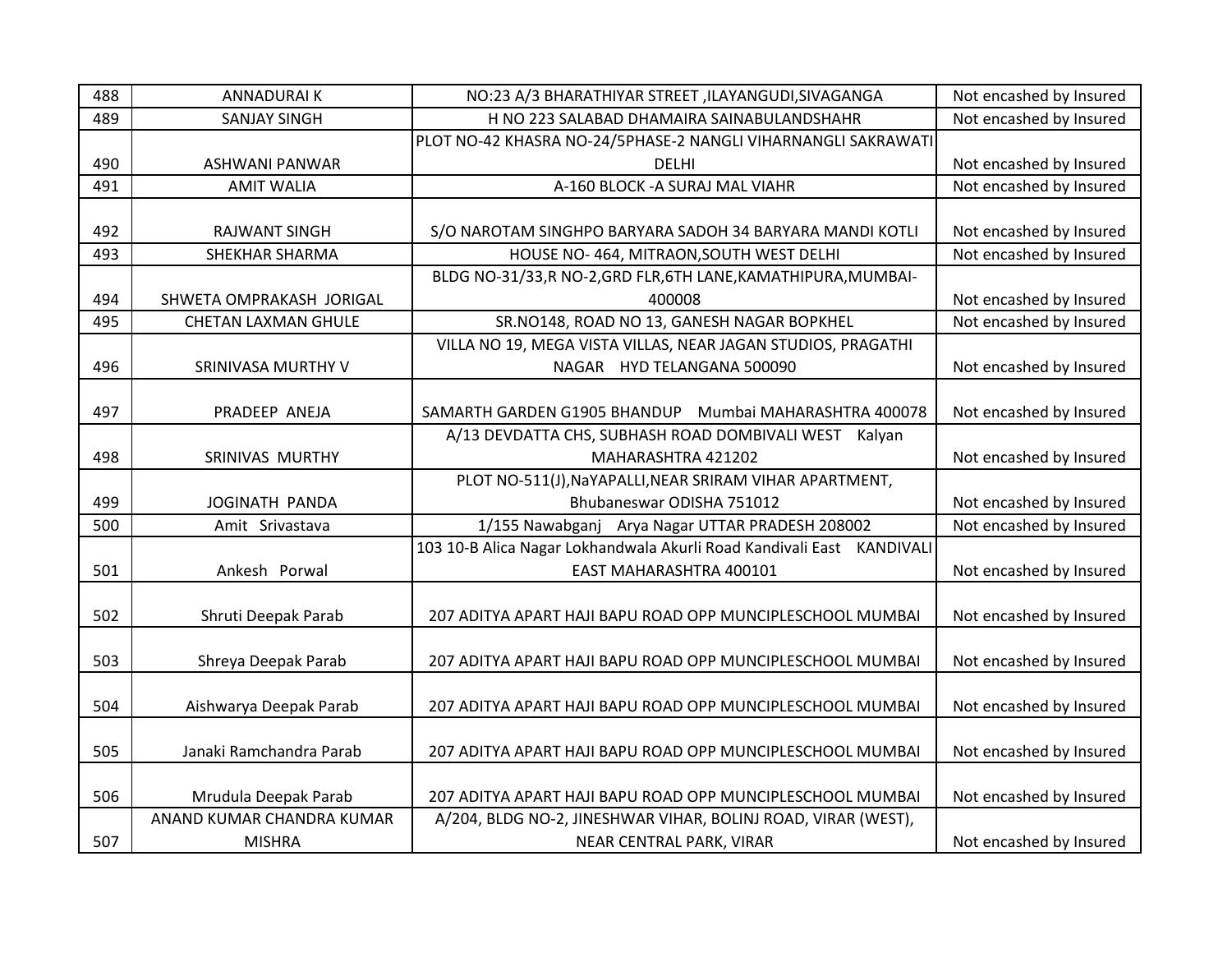| 508 | M ALEXPANDIAN            | 3/555, PALAVANATHAM, THERKKUPATTI, VIRUDHUNAGAR                | Not encashed by Insured |
|-----|--------------------------|----------------------------------------------------------------|-------------------------|
|     |                          | NO 398 PILLAIYAR KOVIL STREET VASANTHAPURAM, PERIYAKULAM       |                         |
| 509 | <b>SAKTHI E</b>          | MELPADUR TIRUVANNAMALAI - 606702                               | Not encashed by Insured |
|     |                          | DOOR NO 9 F1 SRI HARI FLATS THIRUVALLUVAR NAGAR MAIN ROAD      |                         |
| 510 | <b>BHARATHWAJ R</b>      | KEELKATTALAI CHENNAI                                           | Not encashed by Insured |
|     |                          | S/O SH SUDERSHAN YADAV# B VIII/940G/104 JAMMU COLONY B         |                         |
| 511 | <b>RAKESH YADAV</b>      | CAMPYAMUNANAGAR                                                | Not encashed by Insured |
| 512 | <b>DIBYAJYOTI PATRA</b>  | PLOT NO-770, BARAMUNDA, PALAMANDAP, KHANDAGIRI, BBSR           | Not encashed by Insured |
| 513 | <b>BHUPENDER.</b>        | HNO 264 RUMAL WALI GALIRAMPURA TRI NAGAR                       | Not encashed by Insured |
|     |                          | ROOM NO 705 B WING SARASWATI TOWER90 FEET ROAD PRAGATI         |                         |
| 514 | RAJESH YADAV             | NAGAR NALASOPARA EASTNEAR PRAGATI NAGAR EAST                   | Not encashed by Insured |
|     |                          | S/O NIRMAL KUMAR AGARWALR/O C-164, PRATAP MARG, SINGH          |                         |
| 515 | <b>MURLI AGARWAL</b>     | BHUMI, KHATIPURA JAIPUR                                        | Not encashed by Insured |
|     |                          | R/O E-13, JANAKPURI, NEAR VIDHAN SABHANAGAR, DAWAS, AJMER      |                         |
| 516 | MAHENDRA KUMAR AGARWAL   | <b>ROAD</b>                                                    | Not encashed by Insured |
|     |                          | NO 57/10 DINNE PALYA BUS STOP C KPALYA ROAD VASAVI LAYOUT      |                         |
| 517 | YASHODHA M               | <b>GOTTIGERE POSTBANGALORE</b>                                 | Not encashed by Insured |
| 518 | <b>SHAMILI SUBAIR</b>    | K P A MANZIL VELLAKINAR WARDALAPPUZHA                          | Not encashed by Insured |
| 519 | <b>TATINENI SOWJANYA</b> | W/O T.GOPINATH, 1-2TATINENI NAGARPORANKI                       | Not encashed by Insured |
|     |                          |                                                                |                         |
| 520 | MEHALINGAM C             | ALUMOOTTIL CHENNITHALA CHERUKOLE P O, MAVELIKARA ALAPPUZHA     | Not encashed by Insured |
| 521 | SYAMAL MAJUMDAR          | 10 GARFA SITALA MANDIR ROAD                                    | Not encashed by Insured |
|     |                          |                                                                |                         |
| 522 | RUBY.                    | ALUMOOTTIL CHENNITHALA CHERUKOLE P O, MAVELIKARA ALAPPUZHA     | Not encashed by Insured |
|     |                          |                                                                |                         |
| 523 | RAJUP.                   | THOPPIL POTHERICKAL PERINGARA P O, THIRUVALLA PATHANAMTHITTA-  | Not encashed by Insured |
|     |                          |                                                                |                         |
| 524 | C DINESH BABU            | O.NO:6/83 N.NO:5/279 B.BLOCK SATHIRI REDDIAPATTI VIRUDHU NAGAR | Not encashed by Insured |
| 525 | NITINKUMAR G RATHOD      | <b>REVTI NAGAR</b>                                             | Not encashed by Insured |
| 526 | <b>ANIL KUMAR</b>        | NR. DATTA TEMPLE, GOKUL NAGAR, DHANORI ROAD, DHANORI           | Not encashed by Insured |
| 527 | SHBETIMAYA LIMBU         | 5 NO LINE LANKAPARA PO LANKAPARAHAT, TEAGARDEN                 | Not encashed by Insured |
| 528 | LOKHRAM SAHU             | H.NO.E-5/6, ARORA COLONY, NEAR BOARD COLONY                    | Not encashed by Insured |
| 529 | <b>DILEEP C</b>          | ALATTUPARAMBIL                                                 | Not encashed by Insured |
| 530 | <b>KUSALKAR YALAPPA</b>  | SERVEY NO 201 HANUMANT COLONY                                  | Not encashed by Insured |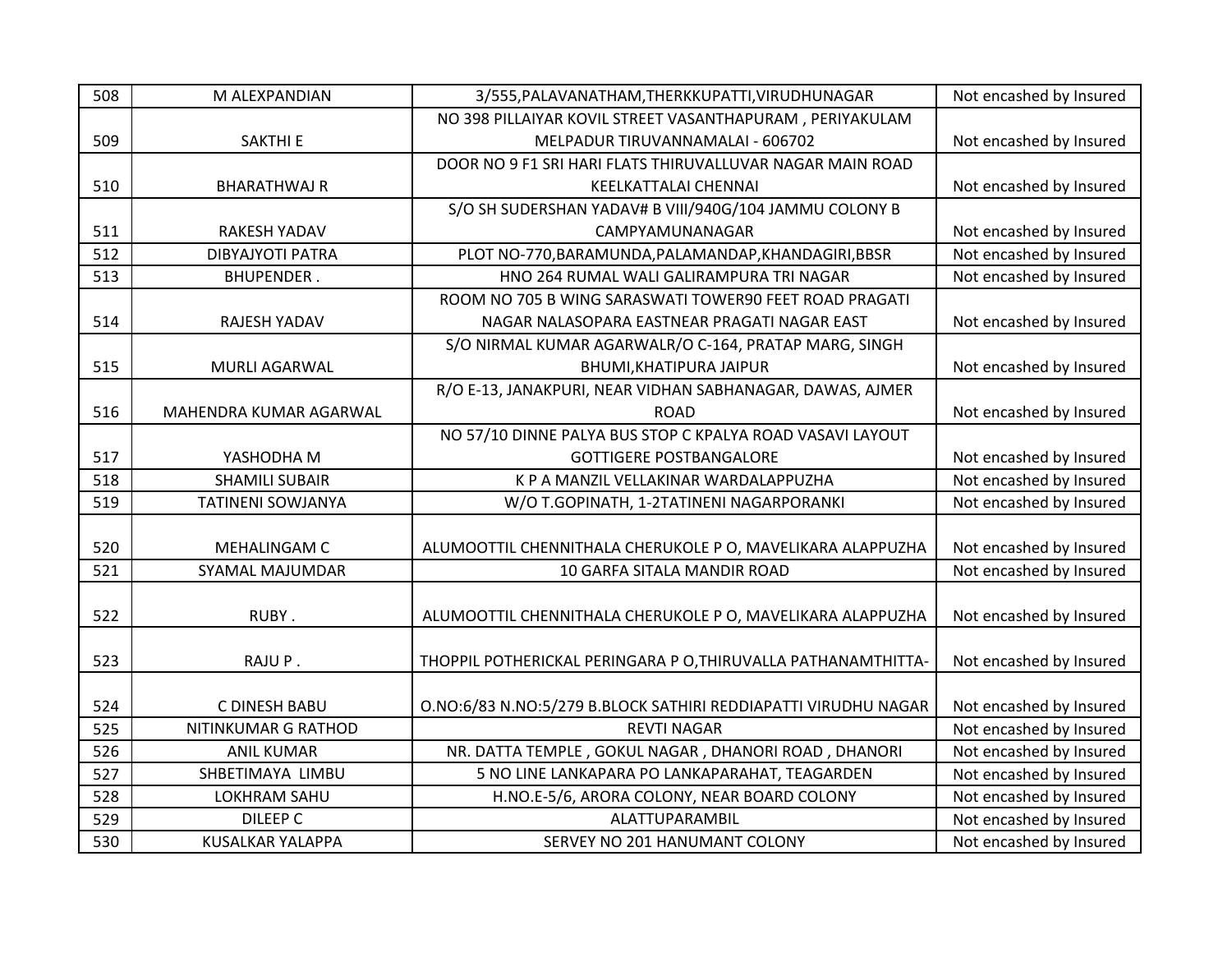|     | BHASKAR REDDY NARAYAN REDDY              |                                                                            |                         |
|-----|------------------------------------------|----------------------------------------------------------------------------|-------------------------|
| 531 | <b>KALLURI</b>                           | D-403 SICILIAA B.T. KAWADE ROAD, GHORPADI GAON, PU                         | Not encashed by Insured |
| 532 | SANJEEV JINDAL                           | HNO 130 SECTOR 15 PARK I GURGAON                                           | Not encashed by Insured |
| 533 | <b>AKHILKHAN KHAN</b>                    | A/P 32 KHOLI BHUSAWAL                                                      | Not encashed by Insured |
| 534 | <b>MANIBALAN A</b>                       | PUDHU NAGAR                                                                | Not encashed by Insured |
| 535 | ${\sf S}$ .                              | NO.1/137 B, MELA STREET KURAYUR                                            | Not encashed by Insured |
| 536 | ASHOK.                                   | 93-A, WARD NO- 62, SINDHI                                                  | Not encashed by Insured |
| 537 | MOUSUMI CHAKRABORTY                      | KANAINATHSHAL, SENT XAVIERS, SATABDI BAG 2ND LANE, BURDWAN                 | Not encashed by Insured |
|     |                                          | 5/15 KADUVAPPADAM HOUSE KUNNUKARA P O KUTTIPUZHA                           |                         |
| 538 | KARTHIYANI.                              | KUNNUKARA PANCHAYATH                                                       | Not encashed by Insured |
| 539 | JOLLY KJ.                                | MUDIYELPARACKATTU KEEZHVANMAZHI PANDANAD PO CHENGANNUR                     | Not encashed by Insured |
| 540 | <b>DEVILAL MUND</b>                      | MD MOTOR CHAKASANG COLONY                                                  | Not encashed by Insured |
| 541 | <b>MANOJ KUMAR</b>                       | S/O MUNNU LAL GUPTA E-11/1, E-BLOCK, WEST VINOD NAGAR<br>SHAKARPUR BARAMAD | Not encashed by Insured |
|     |                                          | MALIYIL HOUSE CHELLAKKAD P O PAZHAVANGADI-RANNI                            |                         |
| 542 | MARIAMMA MARKOSE.                        | PATHANAMTHITTA                                                             | Not encashed by Insured |
| 543 | <b>SHYAM SUNDER</b>                      | R/O VILL- MUGHDARA, TEH. RIYAN BADI,                                       | Not encashed by Insured |
| 544 | ARVINDKUMAR DURGAPRASAD<br><b>PANDEY</b> | R NO 3 JOSHI CHL SHIV TEKADI GUMFA RD JOGESHWARI E                         | Not encashed by Insured |
| 545 | <b>RAJENDRAN V</b>                       | NO 17 A BLOCK                                                              | Not encashed by Insured |
| 546 | <b>JAIKUMAR G</b>                        | SETTIMARAMPATTI (VILL)                                                     | Not encashed by Insured |
| 547 | RICHARED ALPHONSE KINGLY V               | NO 1/305 ARULILLAM MULLAINAGAR                                             | Not encashed by Insured |
|     |                                          | S/O.VELAYUDHAN P C, PADIJATTIL HOUSE, THANGALOOR,                          |                         |
| 548 | VISHNUPV.                                | PERINGANDOOR, MULAGUNNATHUKAVU, THRISSUR                                   | Not encashed by Insured |
| 549 | <b>SUDHIR UPADHYAY</b>                   | <b>PATEL NAGAR</b>                                                         | Not encashed by Insured |
| 550 | <b>GOBINDA DAS</b>                       | VILL-SINGHAPUR,                                                            | Not encashed by Insured |
| 551 | <b>BIBEKANANDA SARKAR</b>                | <b>VILL- MONESWARI</b>                                                     | Not encashed by Insured |
| 552 | ROSHAN RAMCHAND GIDWANI                  | 12, SINDHU NAGAR SOCIETY, JARI PATKA                                       | Not encashed by Insured |
| 553 | <b>RAVI KUMAR</b>                        | <b>AIRFORCE</b>                                                            | Not encashed by Insured |
|     |                                          | 9/89, PANAYIL PUTHEN VEEDU NEAR MADANNADA SHIVA BHADRAKALI                 |                         |
| 554 | <b>SUMESH V</b>                          | TEMPLE, THEKKADA, VEMBAYAM.P.O                                             | Not encashed by Insured |
| 555 | <b>SANJEEV KUMAR</b>                     | S-8, AJAY ENCLAVE SUBHASH NAGAR TILAK NAGAR                                | Not encashed by Insured |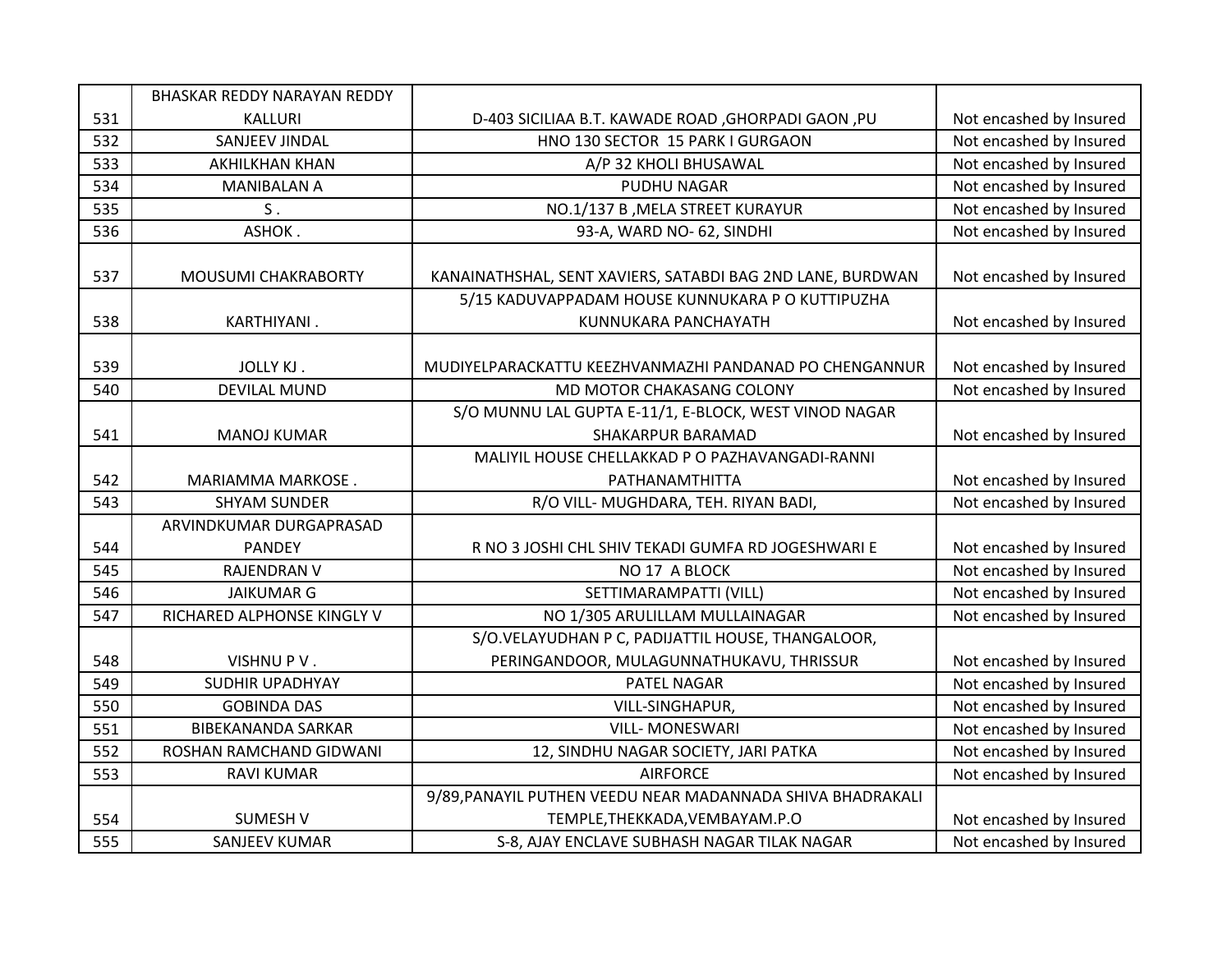| 556 | KOTTAI MUTHU M          | NO 208 MARAMANGALAM SITHAKOOR DEVAKOOTAI SIVAGANGAI              | Not encashed by Insured |
|-----|-------------------------|------------------------------------------------------------------|-------------------------|
| 557 | <b>KABIR KAZI</b>       | <b>KHOROD</b>                                                    | Not encashed by Insured |
| 558 | <b>MD SHAMIMUDDIN</b>   | 16/1 GORA CHAND LANE,                                            | Not encashed by Insured |
| 559 | PRATAP PATIL            | FLAT NO.1202 ROCKYHILL TOWER                                     | Not encashed by Insured |
| 560 | RAMA SUBBAREDDY BYSANI  | # 2-179, GODUGUNURU, CHITHALACHERUVU, BADVEL KADAPA (D)          | Not encashed by Insured |
| 561 | <b>GEETANJALI PATRA</b> | AT-BAJAPUR PO-KRUSHNANAGARPATANA PS-KAKATPUR                     | Not encashed by Insured |
| 562 | A SELVA KUMAR           | D NO JAIN FORM PRIVATE LIMITTED, BELATHUR(P), HOSUR              | Not encashed by Insured |
| 563 | K. JAANTHI.             | NO: 34/43 EZHIL NAGAR, B BLOCK 6TH STREET, KODUNGAIYUR,          | Not encashed by Insured |
| 564 | <b>ABILASH R</b>        | NO.10, ABHIRAMI NAGAR,                                           | Not encashed by Insured |
| 565 | <b>ESAIWANI A</b>       | 94A/12A CHETTIKULAM SAMBAVAR ST                                  | Not encashed by Insured |
|     | SANDIP BHAGVANJIBHAI    |                                                                  |                         |
| 566 | CHANDARANA              | B-901 AGRAWAL APPARTMENT,                                        | Not encashed by Insured |
| 567 | <b>ABHIRAM MISHRA</b>   | B 261 PRODYOGIKI APPT PLOT NO 11 SEC 3 DWARKA                    | Not encashed by Insured |
|     |                         |                                                                  |                         |
| 568 | <b>GURMINDER SINGH</b>  | S/O AJIT SINGH, GALI NO. 20/2 NEAR GILL PATTI PIND, ADARSH NAGAR | Not encashed by Insured |
|     |                         | 701 GREEN VATIKA CHS LTD DATTANI PARK THAKUR VILLAGE ROAD        |                         |
| 569 | JASWANTBHAI D. SOLANKI  | <b>KANDIVALI EAST</b>                                            | Not encashed by Insured |
| 570 | A MAHALAKSHMI           | 463/1HARVIPATTI 1 ST STREET, MADURAI                             | Not encashed by Insured |
|     |                         | S/O GANAPATHI 1/122 I SOGAIYANTHOPPU PANAIKULAM                  |                         |
| 571 | <b>DURAIRAJ G</b>       | RAMANATHAPURAM                                                   | Not encashed by Insured |
| 572 | <b>GHANA DESAPPAN V</b> | NO:515 RAGUGANTHI STREET, KANNATHUR REDDY KUPPAM                 | Not encashed by Insured |
| 573 | <b>KARTHICK R</b>       | NO 974 AJJ NAGAR                                                 | Not encashed by Insured |
| 574 | <b>MANOJ AGARWAL R</b>  | NO.15/2 VENKATESAN MAISTRY STREET                                | Not encashed by Insured |
| 575 | <b>CHANDRA KUMAR</b>    | VILL-BANDOH, PO-BHAGAN BIGHA, PS-RAHUI, DIST-NALANDA             | Not encashed by Insured |
| 576 | <b>RASHEET M</b>        | NO 68 NEW FARRANCE ROAD DASHAMAHAN                               | Not encashed by Insured |
| 577 | <b>LILI SAHU</b>        | W/O-RABINDRA SAHU,                                               | Not encashed by Insured |
| 578 | <b>RAJEEV TYAGI</b>     | R/O 152- B RAJPUR ROAD                                           | Not encashed by Insured |
| 579 | <b>B. KAMALAKANNAN</b>  | 138/8, BUNGALOW MEDU STREET, ALLINAGARAM, THENI DT               | Not encashed by Insured |
| 580 | SAVITHA N               | NO 4 5TH CROSS KALYAN                                            | Not encashed by Insured |
|     |                         | S/O NAGINA RAY AT- TARA DHAMOUN PO+PS- PATORY DIST-              |                         |
| 581 | <b>NARESH KUMAR RAY</b> | SAMASTIPUR                                                       | Not encashed by Insured |
| 582 | PINJARI MAHABOOB SUBHAN | #27-362                                                          | Not encashed by Insured |
| 583 | MANGAL JAGTAP           | SR NO-98/2, GURUVIHAR COLONY,                                    | Not encashed by Insured |